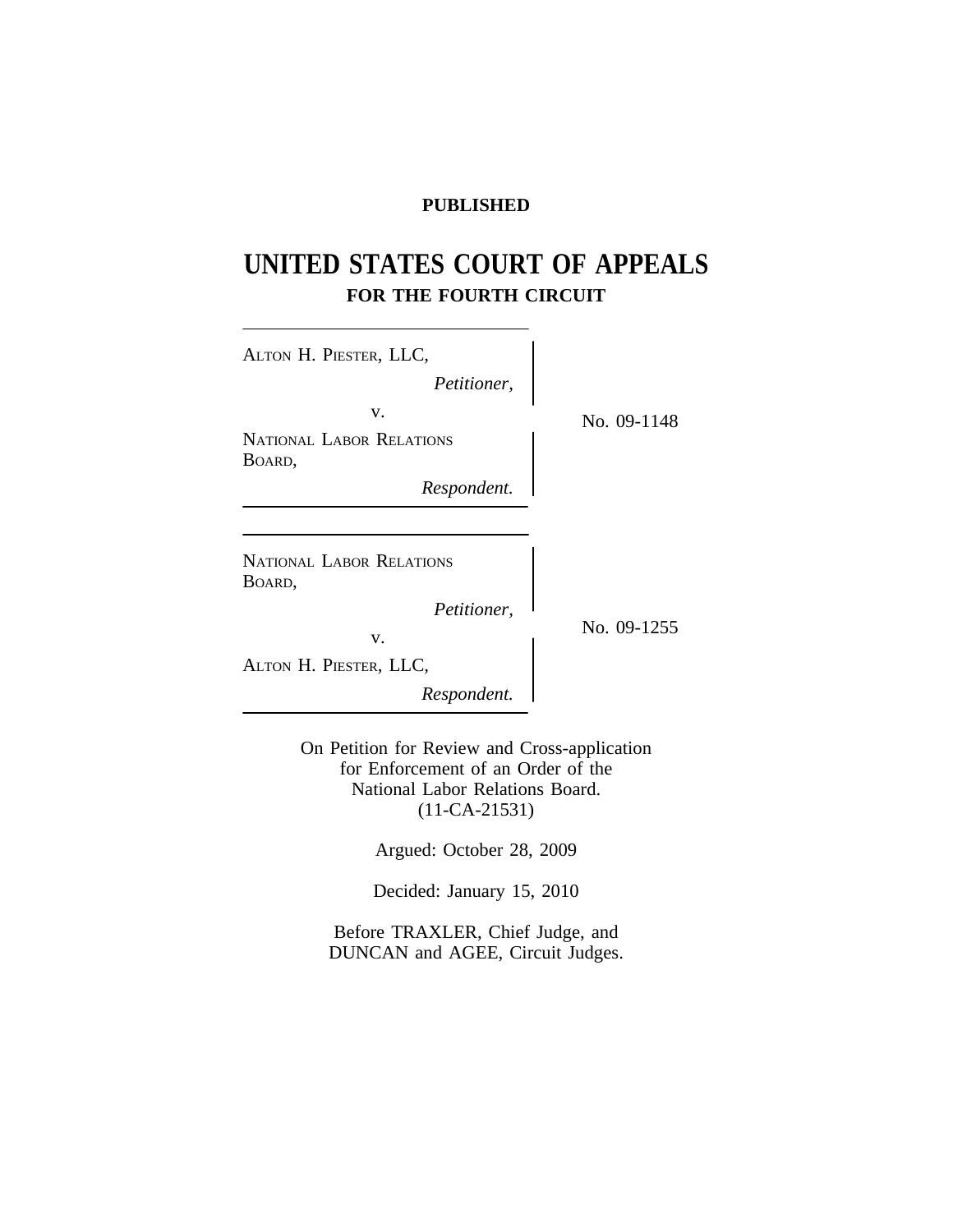Petition for review denied; cross-application for enforcement granted by published opinion. Chief Judge Traxler wrote the majority opinion, in which Judge Duncan joined. Judge Agee wrote a separate opinion concurring in part and dissenting in part.

## **COUNSEL**

**ARGUED**: Charles F. Thompson, Jr., MALONE, THOMP-SON & SUMMERS, LLC, Columbia, South Carolina, for Alton H. Piester, LLC. Milakshmi V. Rajapakse, NATIONAL LABOR RELATIONS BOARD, Washington, D.C., for the Board. **ON BRIEF:** Michael D. Malone, Columbia, South Carolina, for Alton H. Piester, LLC. Meredith L. Jason, Supervisory Attorney, Ronald Meisburg, General Counsel, John E. Higgins, Jr., Deputy General Counsel, John H. Ferguson, Associate General Counsel, Linda Dreeben, Deputy Associate General Counsel, NATIONAL LABOR RELA-TIONS BOARD, Washington, D.C., for the Board.

## **OPINION**

TRAXLER, Chief Judge:

Alton H. Piester, LLC ("the Company") petitions this court for review of a decision of the National Labor Relations Board ("the Board") finding that the Company violated § 8(a)(1) of the National Labor Relations Act ("the Act"), *see* 29 U.S.C.A. § 158(a)(1) (West 1998). The Board crossapplies for enforcement of its order. For the reasons stated below, we deny the Company's petition for review and grant the Board's cross-application for enforcement.

## I.

Section 7 of the National Labor Relations Act ("the Act") guarantees employees not only the "right to self-organization,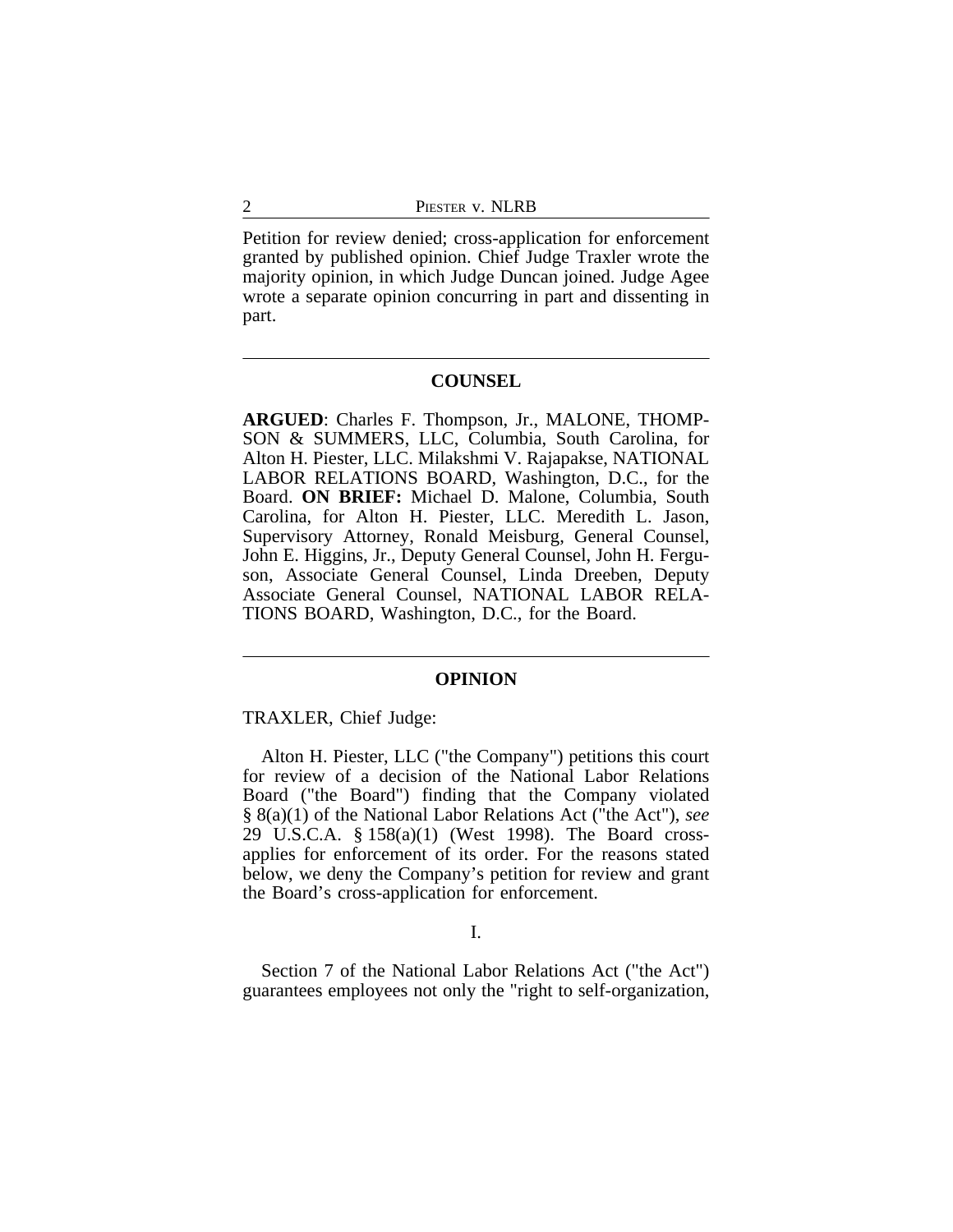to form, join, or assist labor organizations, [and] to bargain collectively," but also the right "to engage in other concerted activities for the purpose of . . . mutual aid or protection." 29 U.S.C.A. § 157 (West 1998). Section 8(a)(1) implements these guarantees by making it an unfair labor practice for an employer to "interfere with, restrain, or coerce employees in the exercise of the rights guaranteed in section 157." 29 U.S.C.A. § 158(a)(1).

The complaint in this case alleged that the Company violated  $\S$  8(a)(1) on January 13, 2007, by impliedly threatening to discharge its employees if they continued to engage in protected, concerted activity, and on April 2, 2007, by impliedly threatening to discharge—and then actually discharging—employee Darrell Chapman for engaging in protected, concerted activity. An administrative law judge dismissed the allegations, and the General Counsel filed exceptions to each of the dismissals.

The Board, acting through a two-member quorum,**<sup>1</sup>** found the following facts:

[The Company] is a trucking company. On January, 13, 2007, the [Company's] owner, Alton Piester, announced a proposed change to its billing and bookkeeping practices regarding fuel surcharges ("the fuel surcharge change"). The change would decrease the drivers' net pay. Though many drivers protested, Piester told them that his mind was made up and that the change would proceed regardless of their objections. Piester told the objecting drivers that if they didn't like it, they could "clean out their truck and move to another job."

<sup>&</sup>lt;sup>1</sup>We have held that the Board can delegate its authority to a panel of three members and that two members are authorized to do that panel's work with a two-member quorum. *See* 29 U.S.C.A. § 153(b) (West 1998); *Narricot Indus. v. NLRB*, No. 09-1164, 2009 WL 4016113, at \*2-\*4 (4th Cir. Nov. 20, 2009).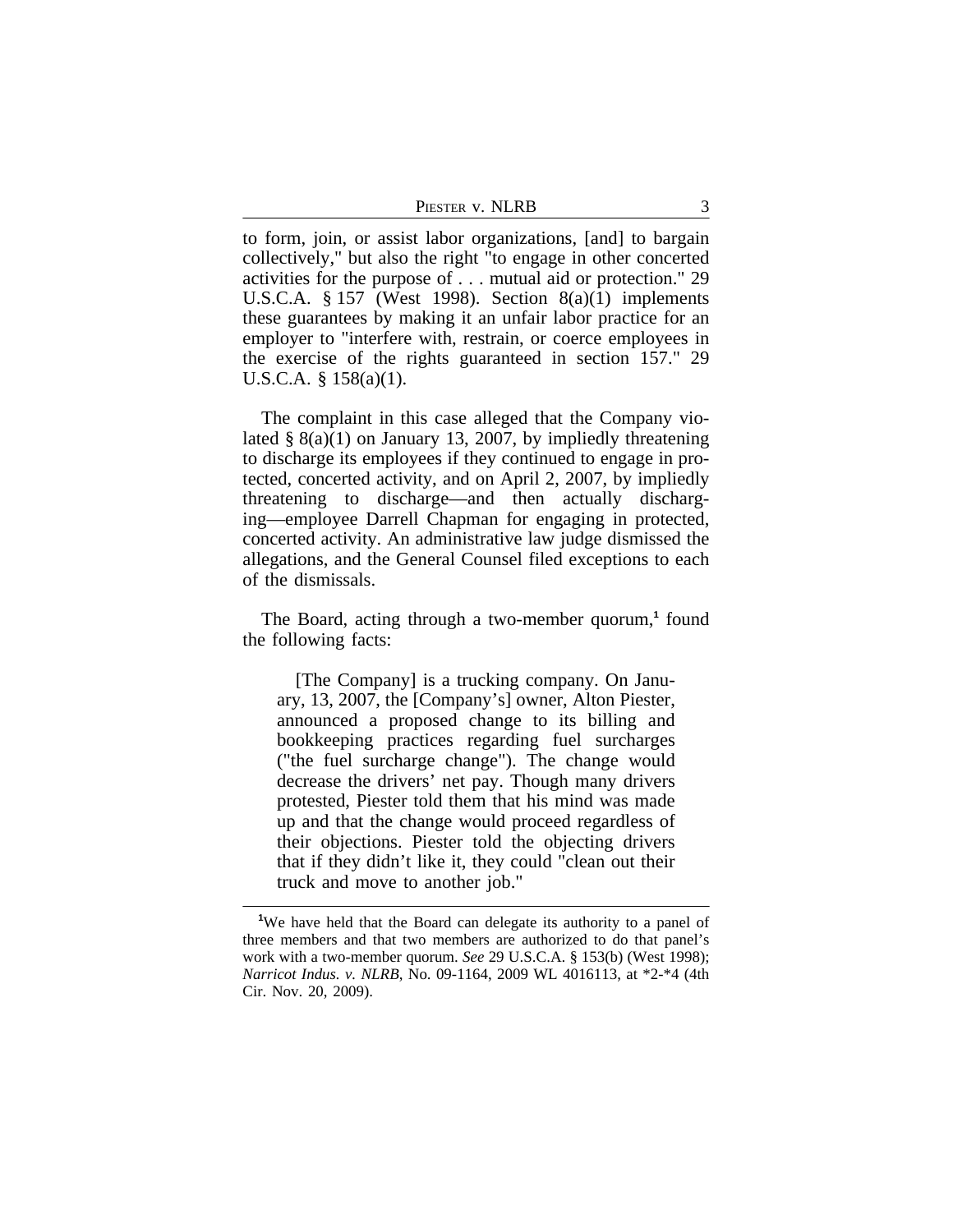"Clean out your truck" has a special meaning for the [Company] and its drivers. A driver will typically leave personal items in a truck if he expects to use it again. Therefore, a supervisor's statement to a driver to "clean out your truck," conveys the message that the driver will no longer be operating that truck, i.e., that he is discharged.

After the January 13 meeting, and up to the time of Chapman's discharge, employees frequently complained among themselves about the fuel surcharge change. Employees also complained directly to Piester and the [Company's] secretaries, although only Chapman continued to complain to the [Company] after January. On several occasions, however, owner-operator Adger McAlister informed Piester that the drivers continued to complain among themselves about the unfairness of the fuel surcharge change.

On April 2, Chapman spoke with Derrick, the [Company's] secretary, who also had various accounting duties. Chapman repeated the complaint he (and others) had voiced about the fuel surcharge change, and asked that the surcharge change be reflected on his paycheck stub. During this conversation, Chapman spoke loudly, then went into Piester's adjoining office to further discuss his concerns. Derrick followed Chapman into the office.

Chapman reiterated to Piester the same complaint and request he made to Derrick, at which point Derrick interjected that if Chapman was unhappy working there, he "should clean out" his truck. Chapman protested that Derrick did not have authority to discharge him. Chapman became louder, got up from his chair, and stepped toward Derrick. Piester then told [Chapman] to clean out his truck, which, as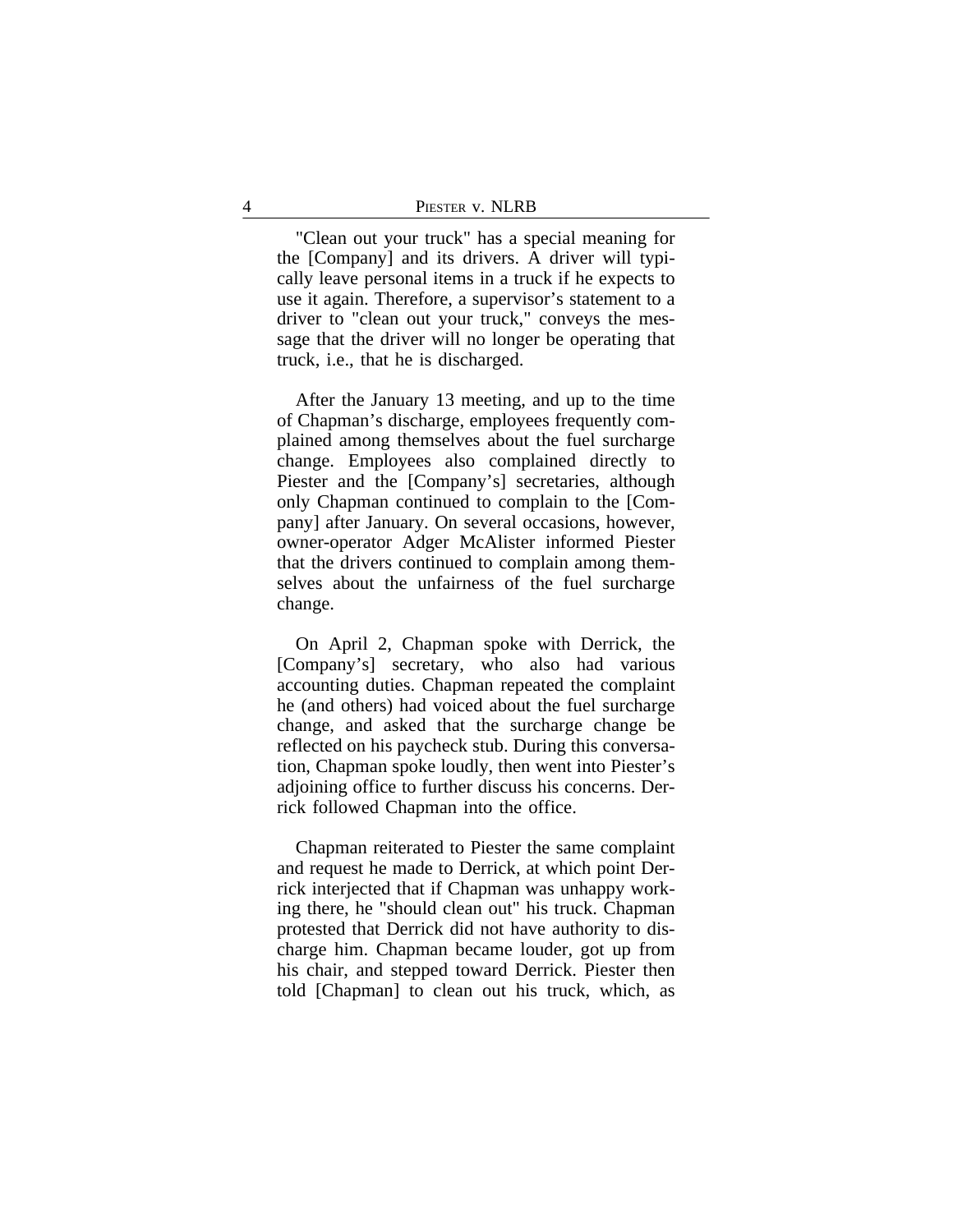Piester acknowledged at the hearing, meant that Chapman was discharged.

Piester testified that Chapman's shouting on April 2 was the latest in a series of misconduct, and was the "last straw" in deciding to discharge him. However, Piester did not mention any prior misconduct to Chapman, and the only reason listed for Chapman's discharge on the form filed with the South Carolina Employment Security Commission was "Disorderly Conduct in office, 4-02-7." On that form, Piester directly linked Chapman's April 2 conduct to the January 13 meeting by stating that "meet 1st part of Jan 07 that fuel surcharge would be taken out due to customer didn't want share."

## J.A. 234-35 (footnotes omitted).

Regarding Piester's January 13 statement that the drivers could clean out their trucks if they did not like the surcharge change, the Board noted that the ALJ had found that the drivers were engaged in protected, concerted activity that day when they protested the change and that the Company had not excepted to this finding. The Board also determined that Piester's statement constituted an implied threat to discharge the employees for their protected, concerted activity, and, that even if it meant only that the drivers were free to leave if they did not like the new system, it was still unlawfully coercive.

As for Derrick's April 2 suggestion to Chapman that he should clean out his truck if he was unhappy, the Board noted that the ALJ had found that Derrick was acting as the Company's agent when she made the statement and that the Company did not except to that finding. The Board found that the remark, like Piester's similar January 13 statement, constituted an implied threat of discharge. The Board also determined that Derrick's remark was directed at Chapman's April 2 protected activity, for reasons that the Board discussed in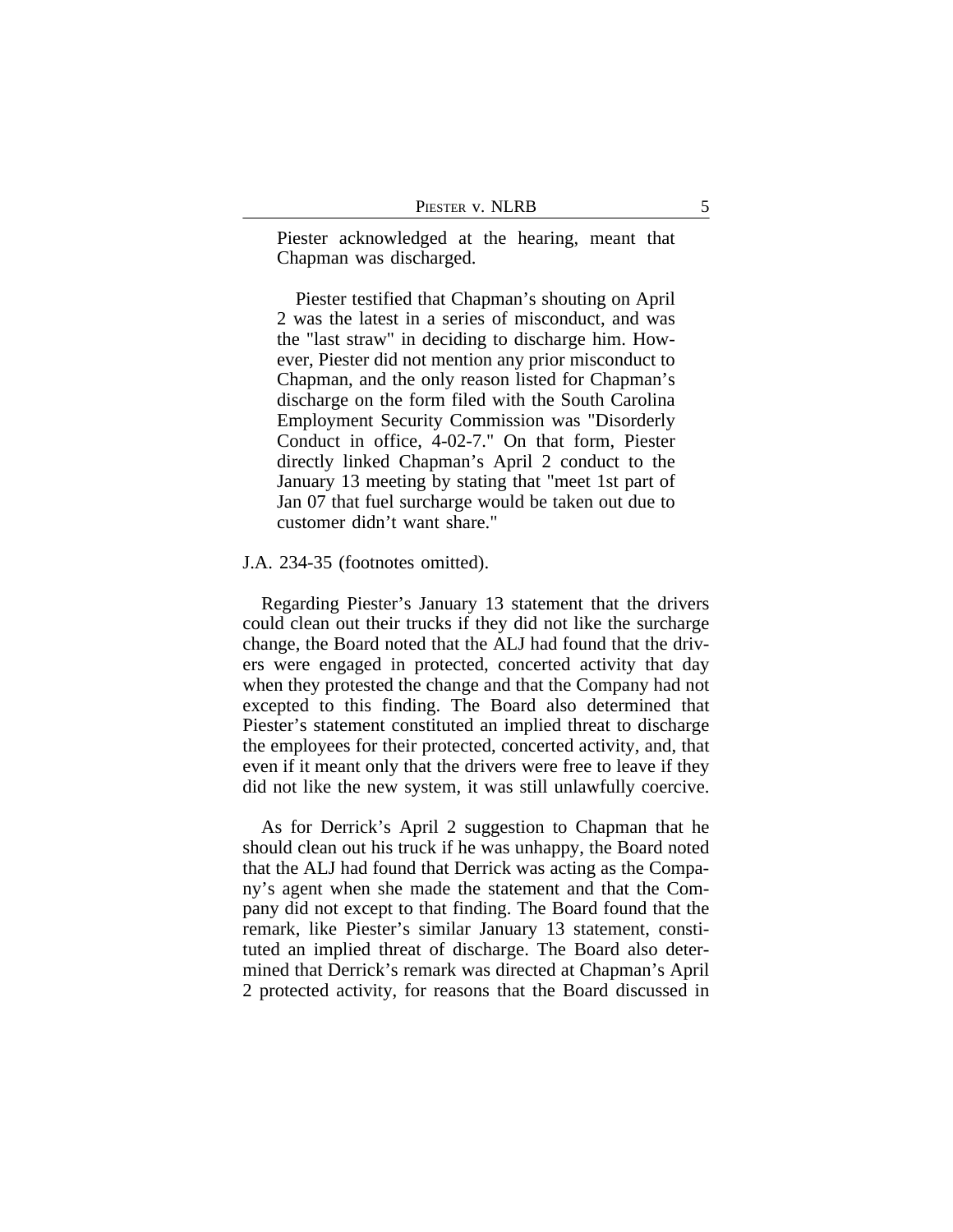detail in its analysis of the Company's discharge of Chapman. The Board found, therefore, that the statement was unlawfully coercive.

Regarding the discharge itself, the Board found that "Chapman's conduct on April 2[ ] amounted to a continuation of the earlier concerted employee complaints about the adverse change to the fuel surcharge." J.A. 237. The Board cited testimony from secretary Sherry Marntin, Piester, and Derrick in support of its finding and found that Piester, from his conversations with owner-operator McAllister, knew that the employees continued to oppose the surcharge change. The Board was not swayed by the fact that Chapman was the only driver who requested that the surcharge be shown on his pay stub. It noted that other drivers had requested that the surcharge calculation be included on worksheets showing how their pay was calculated and that Chapman's "unique" request was made in the context of his general reiteration of the shared complaint that the policy was unfair. The Board also found that Piester himself viewed Chapman's April 2 conduct as an extension of the January 13 concerted activity, as evidenced by the fact that Derrick's statement was almost identical to Piester's January 13 response and the fact that Piester linked the January 13 and April 2 events in the explanation he gave for Chapman's discharge on the South Carolina Employment Security Commission form. The Board further found that Chapman's protected conduct was a motivating or substantial factor for his discharge and that the Company had not proven that it would have discharged Chapman absent the protected, concerted activity.

Finally, the Board found that Chapman did not forfeit the Act's protection by speaking loudly to Derrick and taking a step in her direction. Applying the test set out in *Atlantic Steel Co.*, 245 N.L.R.B. 814, 816 (1979), the Board found that all four factors favored a conclusion that Chapman did not lose the protection of the Act: The incident took place in an office where no unit employee witnessed it, the subject of the dis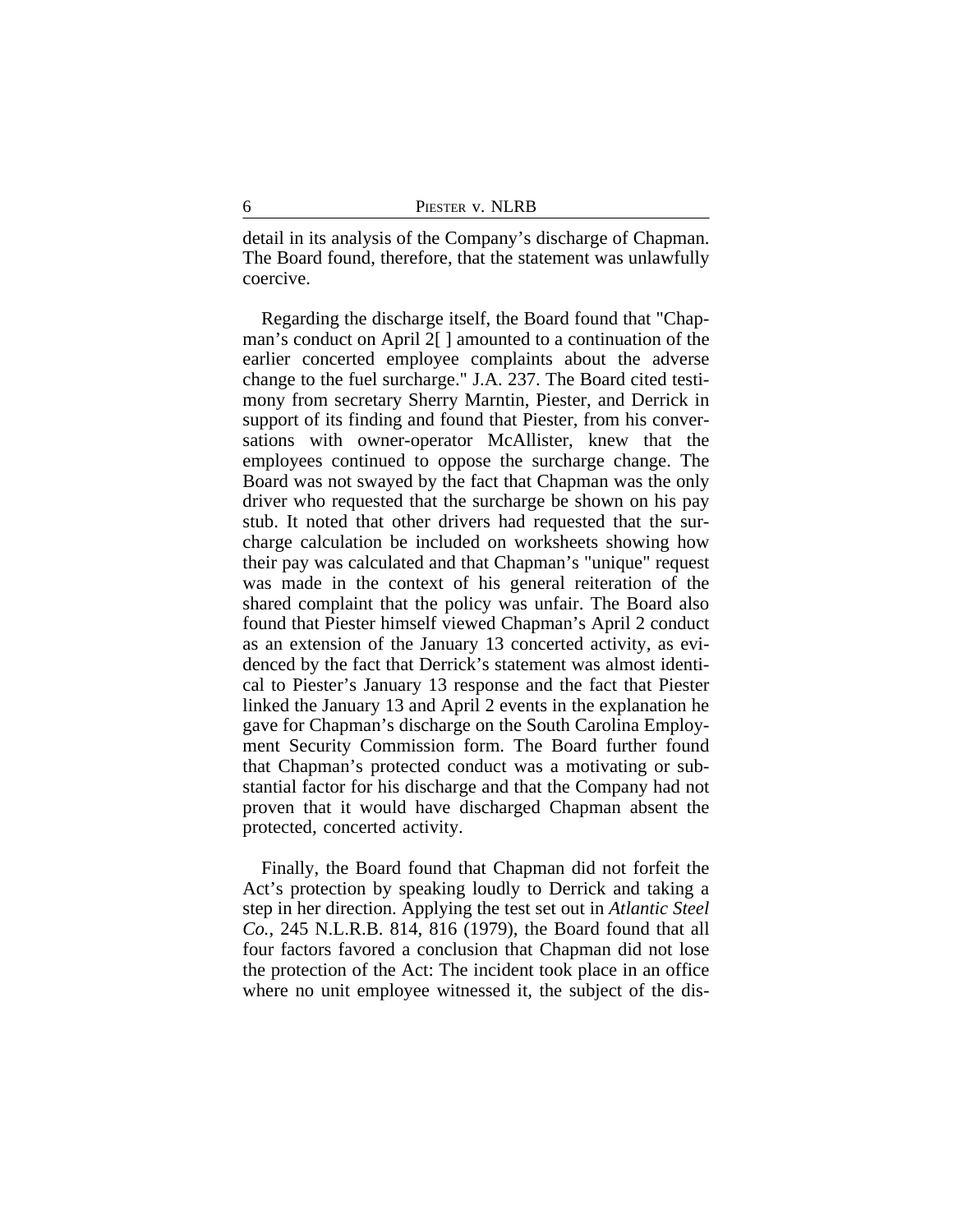PIESTER V. NLRB 7

cussion related to protected activity, the nature of the outburst was relatively mild and brief, and the outburst was provoked by Derrick's unlawful statement. The Board thus concluded that the Company's discharge of Chapman constituted a § 8(a)(1) violation. On that basis, the Board ordered the Company to offer Chapman full reinstatement or the substantial equivalent, as well as backpay.

The Company first argues that the Board erred in finding that Piester's statement at the January 13 meeting constituted a § 8(a)(1) violation. Although the Company does not dispute that its employees were engaged in protected, concerted action at the meeting by protesting the surcharge change, it contends that Piester's statement was merely intended to convey that he had made up his mind regarding the surcharge change and that any further complaints by the drivers would be fruitless.**<sup>2</sup>** The Company further argues that was the meaning Piester intended and that no evidence showed that anyone at the meeting interpreted it otherwise.

Section 10(e) of the Act states that "[t]he findings of the Board with respect to questions of fact if supported by substantial evidence on the record considered as a whole shall be conclusive." 29 U.S.C.A. § 160(e) (West 1998). "Substantial evidence" is "such relevant evidence as a reasonable mind might accept as adequate to support a conclusion." *NLRB v. Gen. Wood Preserving Co.*, 905 F.2d 803, 810 (4th Cir. 1990) (internal quotation marks omitted).

When an employer's actions affect conduct protected by § 7, the actions violate §  $8(a)(1)$  if, "under all the circum-

<sup>&</sup>lt;sup>2</sup>The Company also maintains that the Board erred in relying on Chapman's testimony, which the Company contends was perjurious. However, the Board's order reflects that it in fact did not rely on Chapman's testimony, and the Company does not explain why it believes otherwise.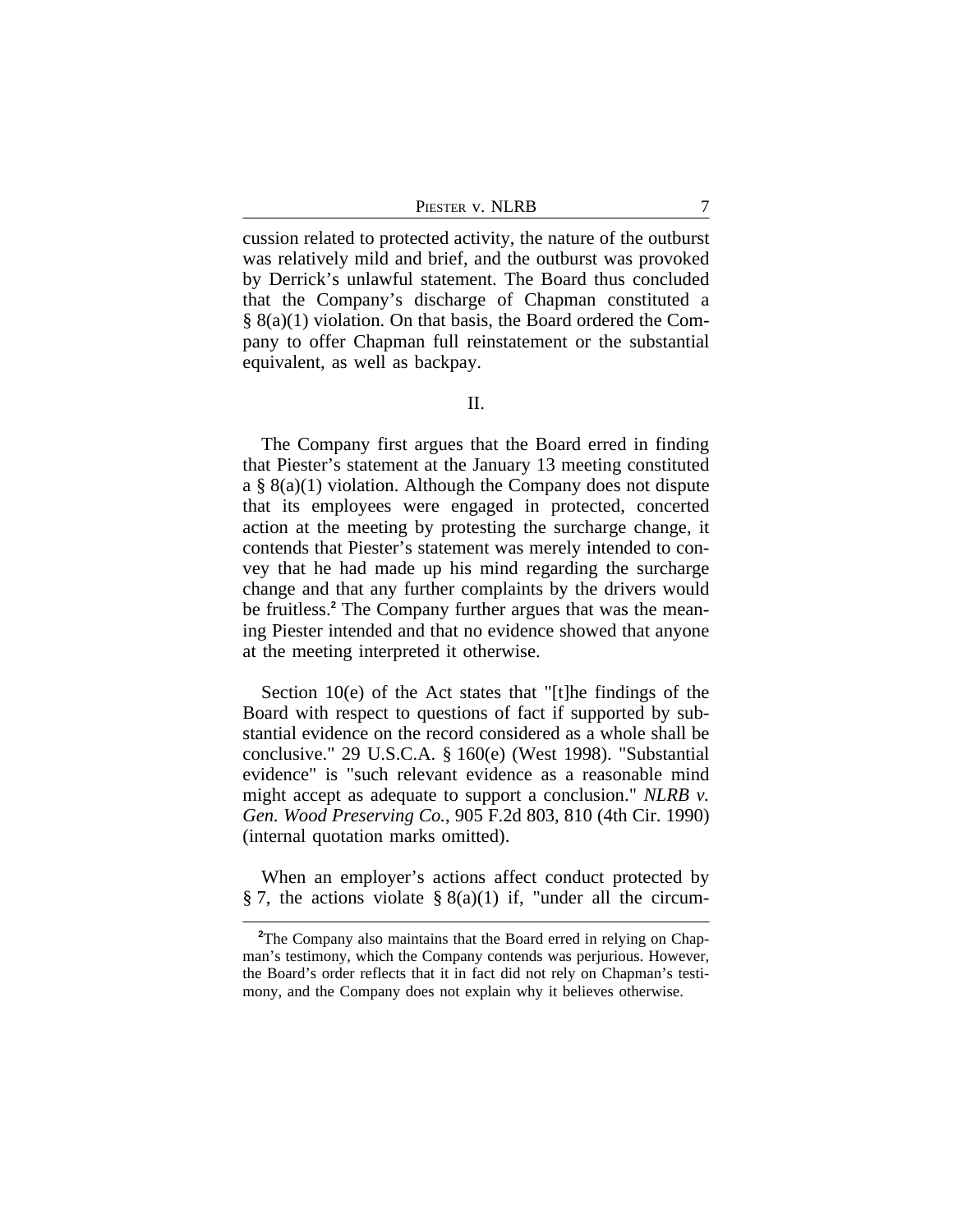stances, the employer's conduct may reasonably tend to coerce or intimidate employees." *Medeco Sec. Locks, Inc. v. NLRB*, 142 F.3d 733, 745 (4th Cir. 1998) (internal quotation marks omitted). Under this objective test, "[i]t does not matter whether the particular conduct by the employer was actually coercive," *NLRB v. Transpersonnel, Inc.*, 349 F.3d 175, 180 (4th Cir. 2003), or whether the employer actually intended to coerce, *see Medeco Sec. Locks*, 142 F.3d at 747. Rather, the salient inquiry is whether the "conduct may reasonably tend to coerce or intimidate employees." *NLRB v. Grand Canyon Mining Co.*, 116 F.3d 1039, 1044 (4th Cir. 1997). Determinations concerning tendency to coerce are "essentially for the specialized experience of the" Board. *Id.* (internal quotation marks omitted). We therefore grant "considerable deference" to the Board's decisions on such matters. *Medeco Sec. Locks*, 142 F.3d at 745.

The Board has often found employers' statements to be unlawfully coercive when they have invited employees to quit their jobs in response to employees' § 7 conduct. *See, e.g.*, *House Calls, Inc.*, 304 N.L.R.B. 311, 313 (1991) (finding violation when employer told employees who protested their late paychecks that they could quit if they did not like it). Such statements have been determined to be coercive because they tend to imply that continuing to engage in protected activity is incompatible with continued employment and would be looked upon with disfavor by the employer. *See Conley v. NLRB*, 520 F.3d 629, 638-39 (6th Cir. 2008) (per curiam); *Rogers Elec., Inc.*, 346 N.L.R.B. 508, 515 (2006). We see no reason not to defer to the Board's similar conclusion here. As we have explained, the test to be applied by the Board was an objective one. Thus, neither Piester's intentions nor the reactions of those who heard his statement are dispositive.

The Company argues that the Board's decision amounts to a bright-line rule that an employer acts illegally any time he suggests that his employees can quit if they do not like an objected-to decision. The Board did not purport to base its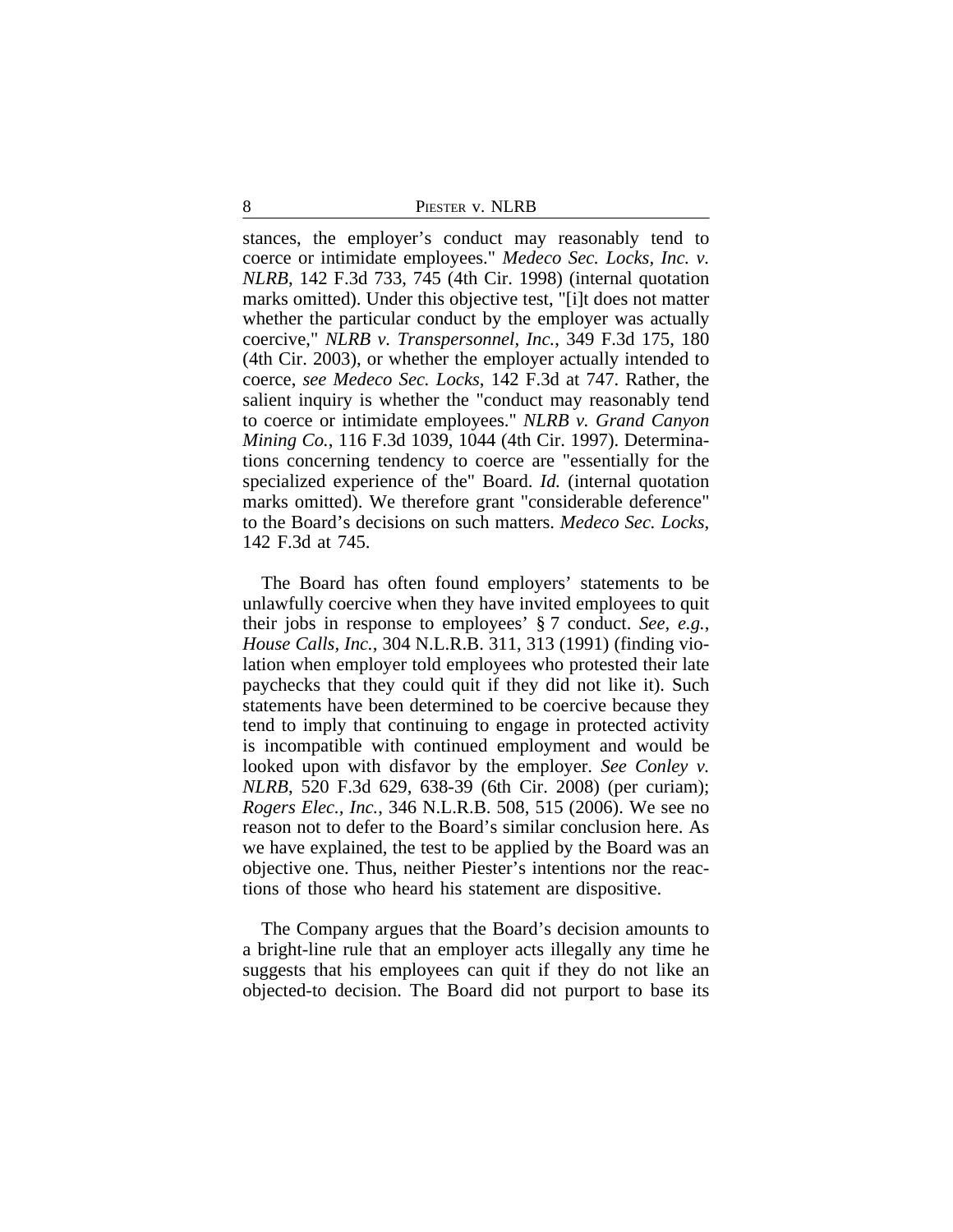PIESTER V. NLRB 9

decision on such a broad rule, however. It simply determined that on the facts before it, where the statement was made in response to the drivers' concerted protest of the Company's new policy, the statement had the potential to coerce employees. We conclude that substantial evidence supports the Board's decision.

III.

The Company next challenges the Board's finding that Piester's discharge of Chapman constituted a § 8(a)(1) violation. Specifically, the Company contends that no substantial evidence supported the determination that Chapman was engaged in protected, concerted activity on April 2. We disagree.

Whether particular conduct constitutes "concerted activit[y]," as that term is used in  $\S 7$  is a question for the Board's specialized expertise, and we review the Board's determination only for reasonableness. *See NLRB v. City Disposal Sys., Inc.*, 465 U.S. 822, 829-30 & n.7 (1984). "The term 'concerted activit[y]' is not defined in the Act but it clearly enough embraces the activities of employees who have joined together in order to achieve common goals." *Id.* at 830. To be engaged in concerted activity, employees need not "combine with one another in any particular way." *Id.* at 835. If "a single employee, acting alone, participates in an integral aspect of a collective process," the conduct may be found to be concerted. *Id.* In this regard, a conversation involving only a speaker and a listener may constitute concerted activity. *Krispy Kreme Doughnut Corp. v. NLRB*, 635 F.2d 304, 307 (4th Cir. 1980). To do so, however, "it must appear at the very least that [the conversation] was engaged in with the object of initiating or inducing or preparing for group action or that it had some relation to group action in the interest of the employees.'" *Id.* (quoting *Mushroom Transp. Co. v. NLRB*, 330 F.2d 683, 685 (3d Cir. 1964)). Courts have held that "[t]he lone act of a single employee is concerted if it 'stems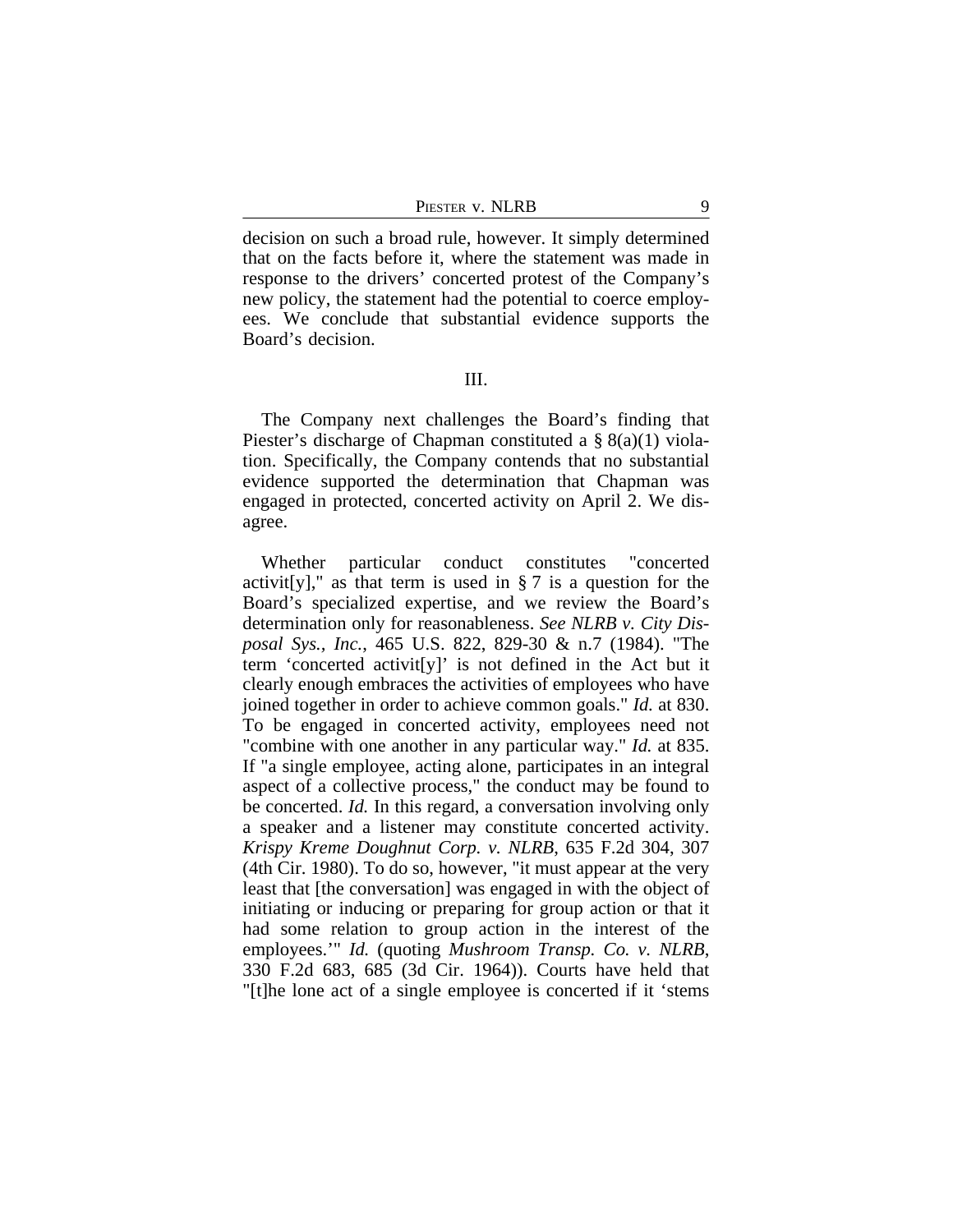| 10 | PIESTER V. NLRB |
|----|-----------------|
|    |                 |

from' or 'logically grew' out of prior concerted activity." *NLRB v. Mike Yurosek & Son, Inc.*, 53 F.3d 261, 265 (9th Cir. 1995) (quoting *Ewing v. NLRB*, 861 F.2d 353, 361 (2d Cir. 1988)). And even if the speaker was never selected as a spokesperson, individual protests of a management decision may properly be characterized as concerted action so long as those disagreeing with the decision "considered that they had a grievance and decided, among themselves, that they would take it up with management." *Guernsey-Muskingum Elec. Coop. Inc.*, 285 F.2d 8, 12 (6th Cir. 1960); *see Hugh H. Wilson Corp. v. NLRB*, 414 F.2d 1345, 1355 (3d Cir. 1969).

As we have explained, the Company does not challenge the fact that Chapman and other drivers engaged in protected, concerted activity by collectively taking up their grievance with management at the January 13 meeting. The Company takes issue, however, with the Board's finding that Chapman's April 2 conduct amounted to a continuation of the drivers' January 13 complaints.**<sup>3</sup>**

In challenging this determination, the Company first attacks the Board's underlying factual finding that, in addition to asking that the surcharge be shown on his paycheck stub, Chapman "reiterated the shared employee complaint about the fuel surcharge change" in the Company's office on April 2. J.A. 237. We conclude that the finding is supported by substantial evidence.

The Board cited testimony from Piester, Marntin, and Derrick in finding that Chapman complained about the surcharge that day. *See* J.A. 126 (Piester's testimony that Chapman

**<sup>3</sup>**The Company also argues that even if Chapman was engaged in protected conduct, the Board erred in finding that he did not forfeit his protective status for engaging in egregious conduct. General Counsel argues that this issue is not properly preserved for our review. Even assuming that this issue has not been waived, however, we conclude that the Board's determination that Chapman's conduct did not lose its protected status was clearly supported by substantial evidence in the record.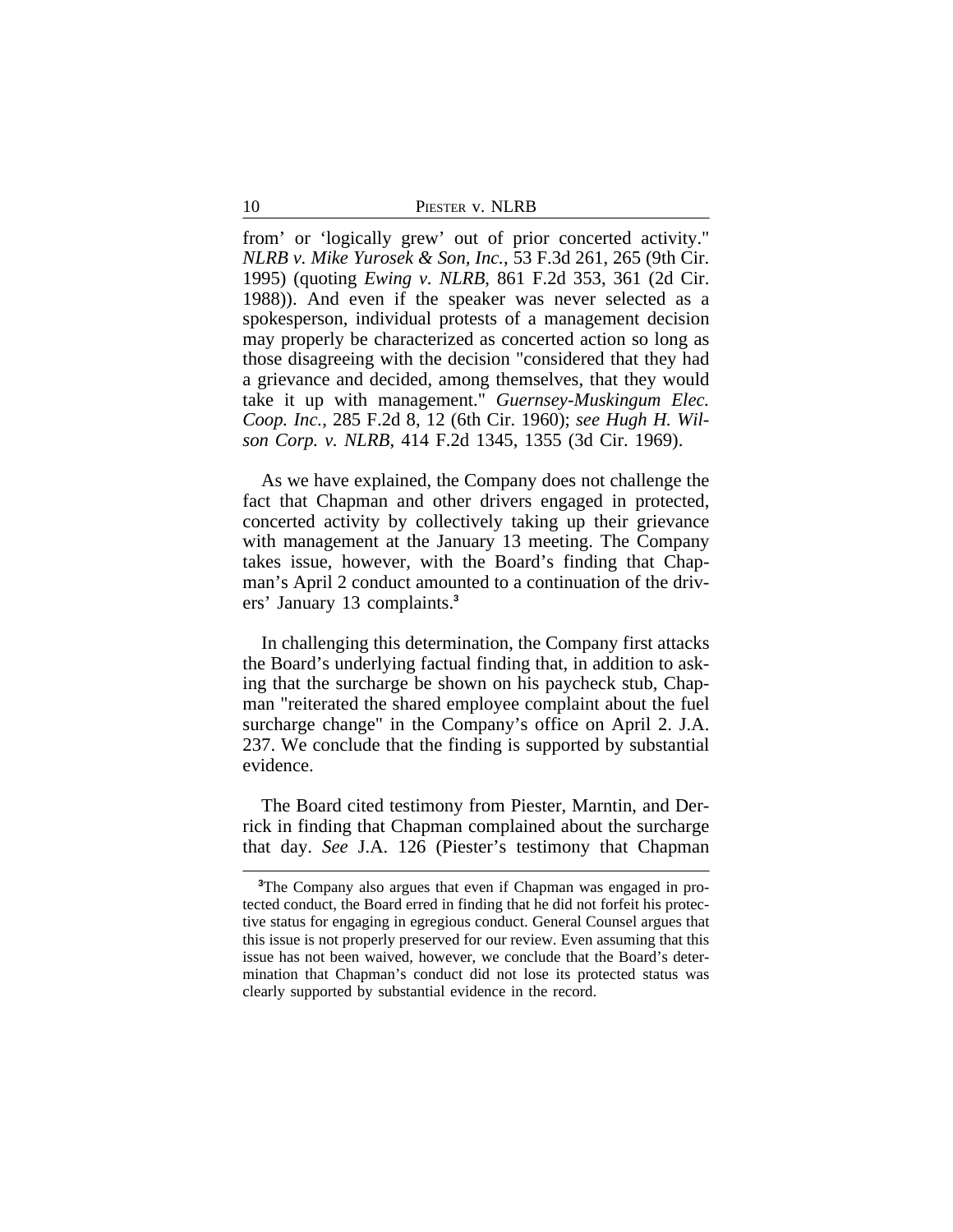| Piester v. NLRB |  |  |
|-----------------|--|--|
|                 |  |  |

"mentioned . . . the fuel surcharge situation" on April 2); J.A. 166, 167 (Marntin's testimony that Chapman "was complaining about the fuel surcharge" when he came into her office on April 2 and that he went into Piester's office and "started discussing the fuel surcharge"); J.A. 180 (Derrick's testimony that when Chapman came in on April 2, "he was complaining about the fuel surcharge and wanted it show[n] on his check stub"). The Company contends, however, that the testimony, viewed as a whole and in conjunction with Chapman's testimony, makes clear that "Chapman was not complaining on April 2 about the surcharge" but was "instead asking how his deduction was calculated and asking that the surcharge 'deduction' show up on his paycheck." Brief of Appellant, at 20-21. We disagree.

Marntin and Chapman both testified that Chapman had complained to the secretaries on multiple occasions about the surcharge change between January 13 and April 2. Marntin testified that she believed Chapman was substantially mistaken concerning the amounts being taken out of his paychecks as a result of the change:

[Chapman], along with a couple of other drivers, had c[o]me in and complained to me about the fuel surcharge. I had recalculated the worksheet as though there was no fuel surcharge and told [Chapman] he was losing anywhere from twelve . . . to fifteen dollars . . . per load alone. I never understood . . . why he was thinking he lost between two . . . and three hundred dollars . . . until I re-examined the worksheets [and] realized he was counting a hundred percent of what the truck makes and the driver can't do that.

J.A. 165. Marntin testified that although she had repeatedly tried to explain to Chapman that the surcharge was not costing him nearly as much as he thought, he still "believed that [his]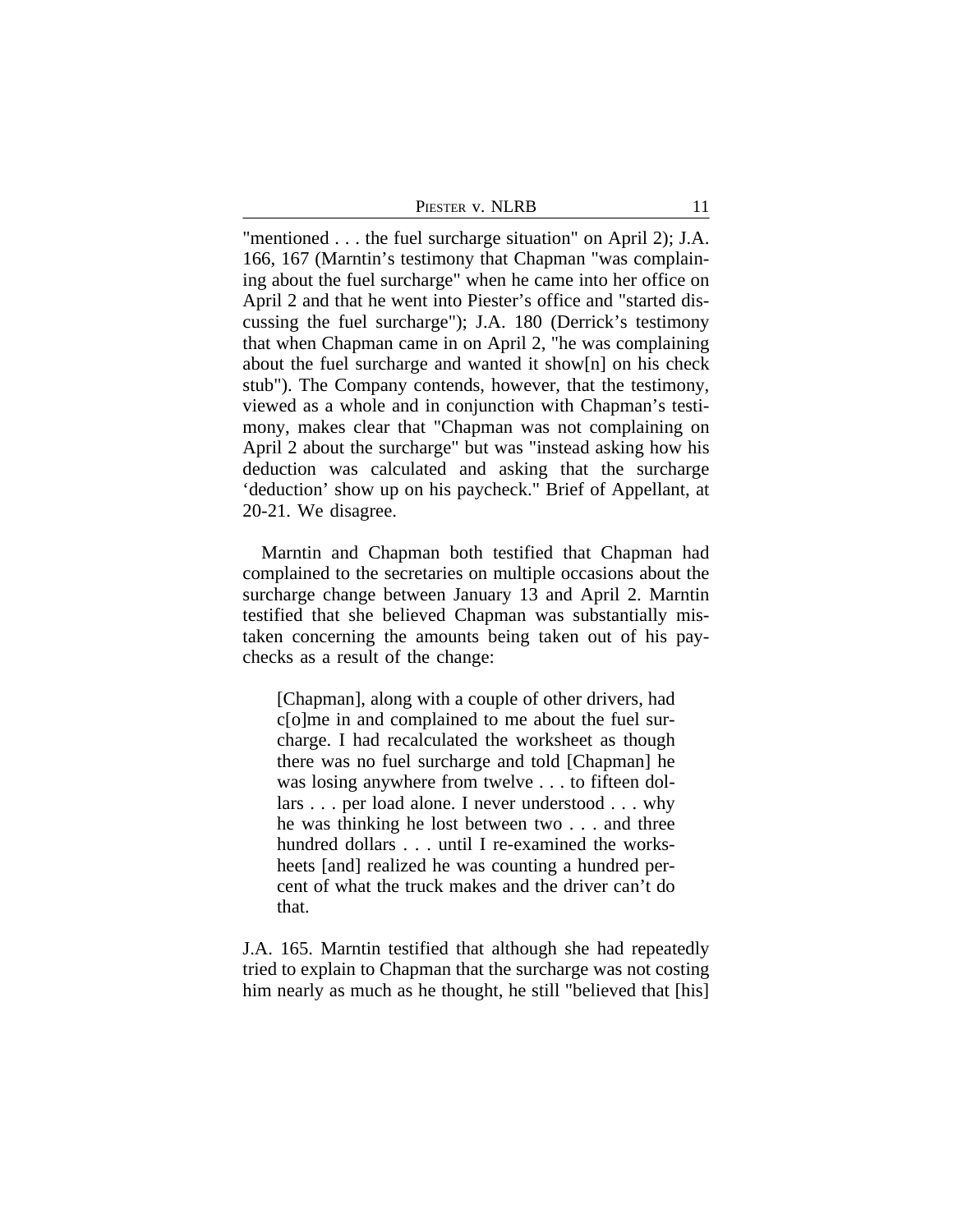check was down several hundred dollars" when he entered the Company office on April 2. J.A. 178.

Marntin testified that when Chapman came in, he "was complaining about the fuel surcharge. He had told [Derrick] that he was wanting it to show on his check stub." J.A. 166. Derrick also testified that when Chapman came in that day, "he was complaining about the fuel surcharge and wanted it show[n] on his check stub." J.A. 180.

Chapman's account of the complaints he made when he came in to the office on April 2 appears largely consistent with Marntin's and Derrick's testimony. He testified,

[Marntin] was in the office . . . doing the payroll. I started talking to her about it. And I asked her if she'd pull my record up showing me how things were being paid. And . . . I said [Marntin], there's no way that that'll work. And she said, "What do you mean?", and I said, "I can't figure it out. From what you told me, this is what's happening, I can figure it up it's not working". So, . . . [Marntin] called [Derrick]. And so I walked over to [Derrick], and . . . I said, "[Derrick], just tell me how you all are doing our payroll, how you're doing the surcharge on our checks". And she said, ". . . this is how we do it". I said, "But that don't amount up to what you all is telling us that would be coming out of our checks, it don't amount up". She said, "What do you mean?" I said, "I figured it up and every time I'm figuring, I'm not coming up with that". She said, "Well, [Chapman], that's how we do it".

J.A. 94-95. Chapman testified that at that point, he went into Piester's office and told Piester: "I cannot keep making it like this right here. . . . My check is way less than what it used to be. . . . This fuel surcharge is killing us . . . . ; there's no way I can make it like that." J.A. 95 (internal quotation marks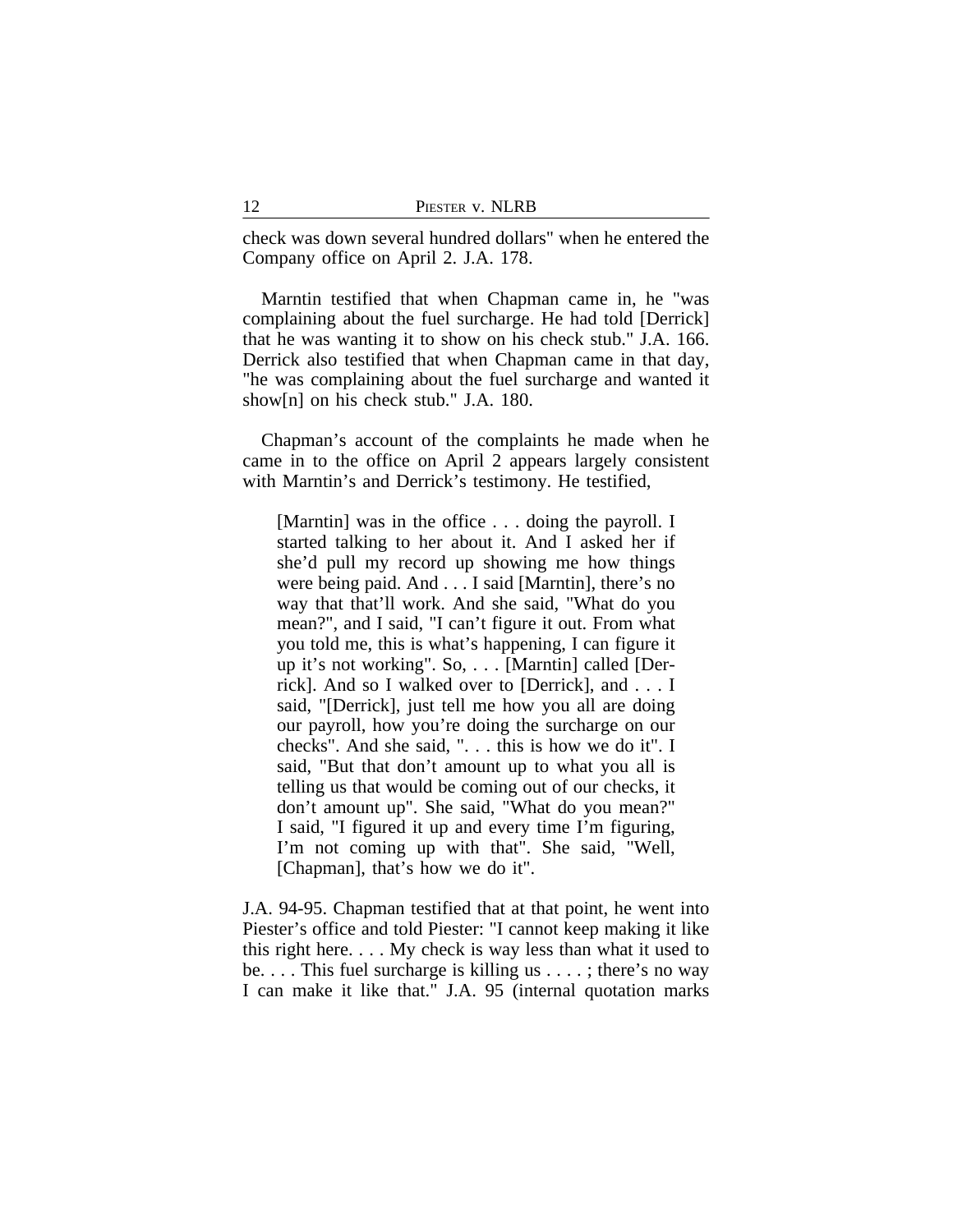| PIESTER V. NLRB |  |
|-----------------|--|
|                 |  |

omitted). Chapman testified that in response, Piester "got a pencil and paper out and he started doing some figuring," J.A. 96, after which Derrick walked in and told Piester that Chapman had requested that his surcharge be shown on his paycheck stub.

Piester's testimony regarding the substance of his April 2 conversation with Chapman was largely consistent with Chapman's account. He testified that on April 2, "Chapman mentioned . . . the fuel surcharge situation and I didn't have any problems with that. And I tried to explain the thing to him again." J.A. 126.

From all of this testimony, several facts are clear. First, since the January 13 meeting, Chapman had repeatedly complained, including on April 2, about what he believed to be the substantial effect that the surcharge was having on his income. Second, in the context of that protest, Chapman had been engaging in an ongoing debate with the Company concerning exactly how much was being taken from his paycheck as a result of the surcharge change. And third, as this debate continued on April 2, Chapman claimed that the Company's figures did not add up.

What is unclear is whether Chapman was asserting that the Company was taking more than Piester said on January 13 would be taken or whether he was asserting that the Company was taking more than Piester and his secretaries claimed to be taking during the ongoing debate that continued after January 13. If Chapman was making the former assertion, then it would appear that he was raising a complaint distinct from—albeit related to—the complaint raised by the drivers at the January 13 meeting. But, if he was merely rejecting the Company's claim that the change did not have as large a financial impact as he believed, then it would appear that his primary objection was the one that he and the other drivers had expressed on January 13, namely, that the surcharge change was unfair and too costly to the drivers.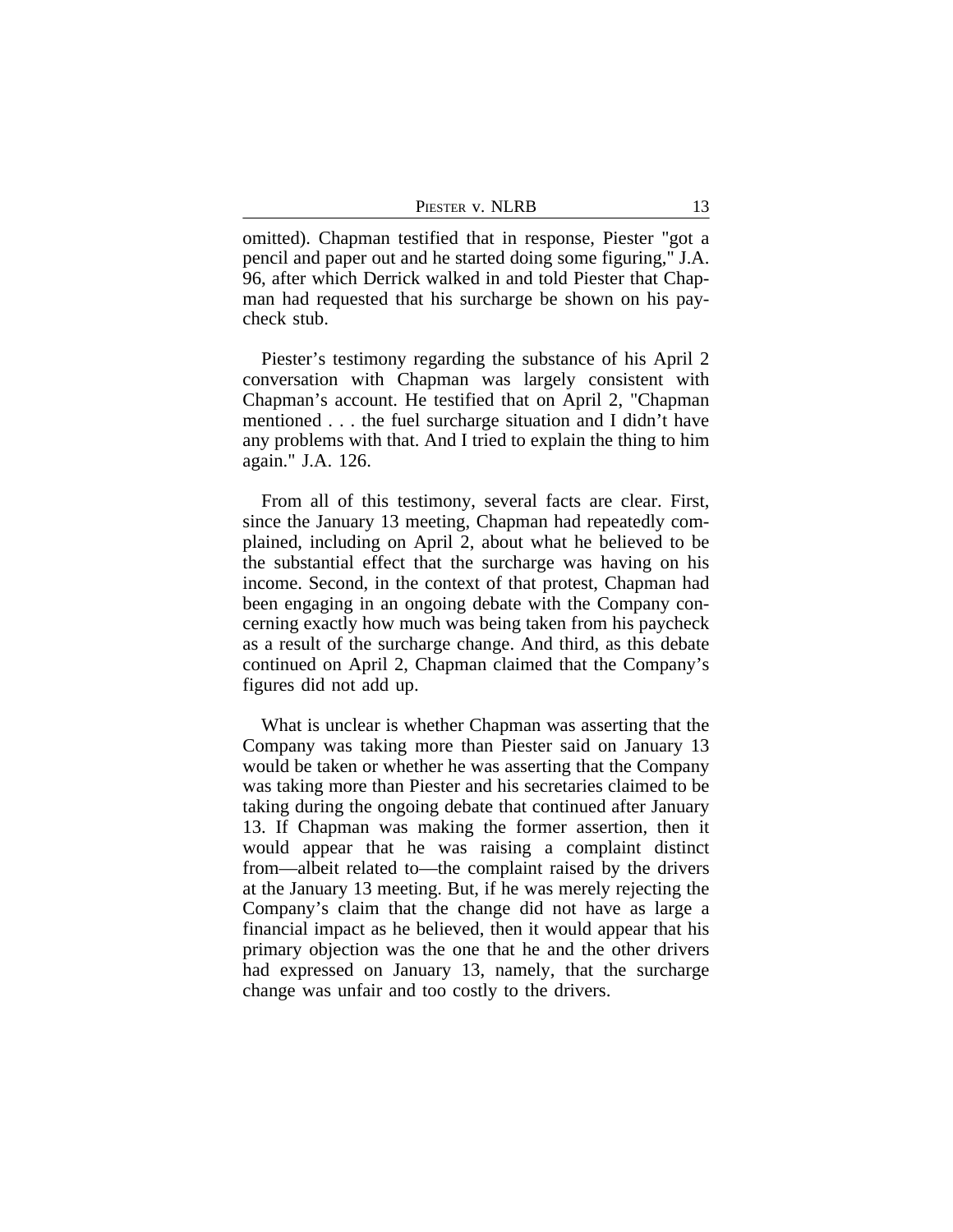#### 14 **PIESTER V. NLRB**

In our view, none of the testimony clearly resolves this question. The best testimony for the Company would seem to be Derrick's answer to the question of whether Chapman felt the Company was "taking out more than [it] should have" from his check. J.A. 189. Derrick responded, "Yes. Yes, I believe he thought we were taking out more — he was coming up with a different figure somehow." J.A. 189-90. This answer is less than clear, however, and Piester's description of Chapman's complaints—"he mentioned . . . the fuel surcharge situation, and I didn't have any problems with that," J.A. 126—seems more consistent with the notion that Chapman had repeated the familiar shared general complaint about the surcharge.**<sup>4</sup>** Derrick's response that Chapman should clean out his truck if he was unhappy working for the Company also seems a more likely response to a reiteration of the January 13 complaint than to the complaints the Company claims Chapman was making. In the end, we conclude that this is simply a very close factual issue, and, regardless of how we would have resolved it in the first instance, substantial evidence supports the Board's finding that Chapman was reiterating the shared employee complaint.

Relying on *Manimark Corp. v. NLRB*, 7 F.3d 547 (6th Cir. 1993), the Company next argues that even if Chapman did repeat his opposition to the surcharge change in the Company's offices on April 2, his actions were not protected because he was acting only on his own behalf, not on behalf of other drivers. In *Manimark*, the court determined that an employee's action was not "concerted" within the meaning of § 7, even though the employee had raised concerns to his employer that were shared by other employees. *See Manimark*, 7 F.3d at 550-51. We do not find *Manimark* to have much bearing on the result here, however. Critical to the *Manimark* court's decision was the fact that the conversation

<sup>&</sup>lt;sup>4</sup>And, of course, Chapman's own testimony that he told Piester, "This fuel surcharge is killing us," J.A. 95, also is more consistent with the latter interpretation.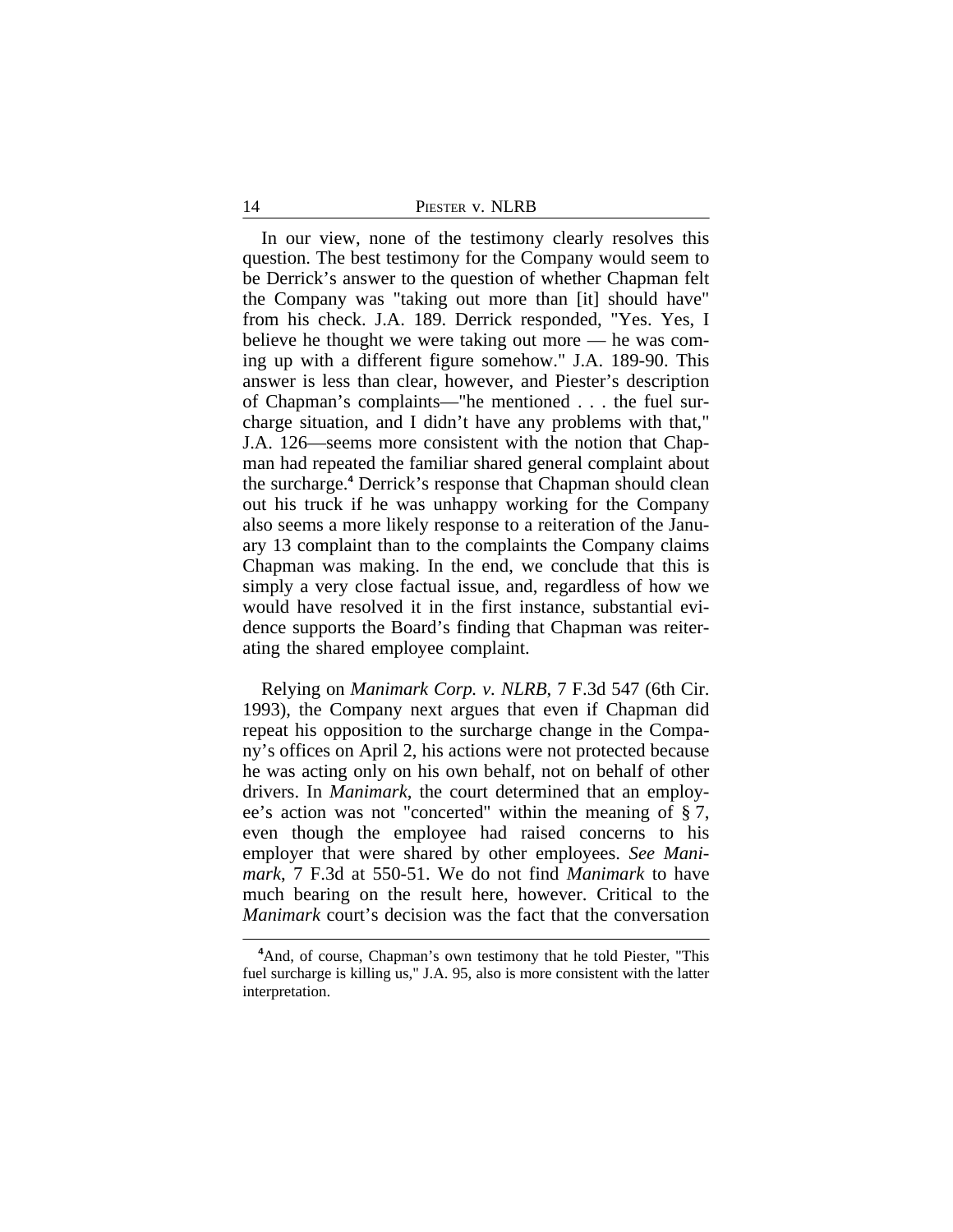PIESTER V. NLRB 15

between the employee and employer took place because the employer had summoned the employee to discuss a separate matter that affected only the employee. *See id.* at 550. After disagreeing with the employer concerning that matter, the employee brought up the unrelated complaint at issue only "as an afterthought." *Id.* Also important in *Manimark* was the fact that while the complaint at issue was one shared by other employees, there was "nothing to indicate that [the employees] had decided to act upon those" complaints. *Id.* at 551.

In contrast to *Manimark*, here it is undisputed that the drivers acted in concert in jointly protesting the surcharge change at the January 13 meeting. The narrow question for the Board, therefore, was whether Chapman's April 2 conduct was a continuation of that action. We conclude that the Board was on firm ground in finding that it was. The Board found as a fact that after the drivers jointly presented their complaints on January 13, the controversy had continued unabated prior to April 2 as the drivers continued to repeatedly discuss the surcharge among themselves and Chapman continued to complain to the secretaries and to Piester. Moreover, the Board found that Piester knew that the other drivers continued to complain about the change amongst themselves. *Cf. City Disposal Sys., Inc.*, 465 U.S. at 832 (holding that a "lone employee's invocation of a right grounded in his collectivebargaining agreement is . . . a concerted activity in a very real sense" because the employee is in effect reminding his employer of the power of the group that brought about the agreement and that could be reharnessed if the employer refuses to respect the employee's objection). In fact, evidence in the record suggested that Piester himself understood Chapman's April 2 complaints to be an extension of the January 13 concerted activity. A South Carolina Employment Security Commission form signed by Piester listed the reason for Chapman's termination as "meet 1st part of Jan 07 that fuel surcharge would be taken out due to customer didn't want share. Disorderly conduct in office, 4-2-07." J.A. 216. For all of these reasons, we believe that, even though Chapman's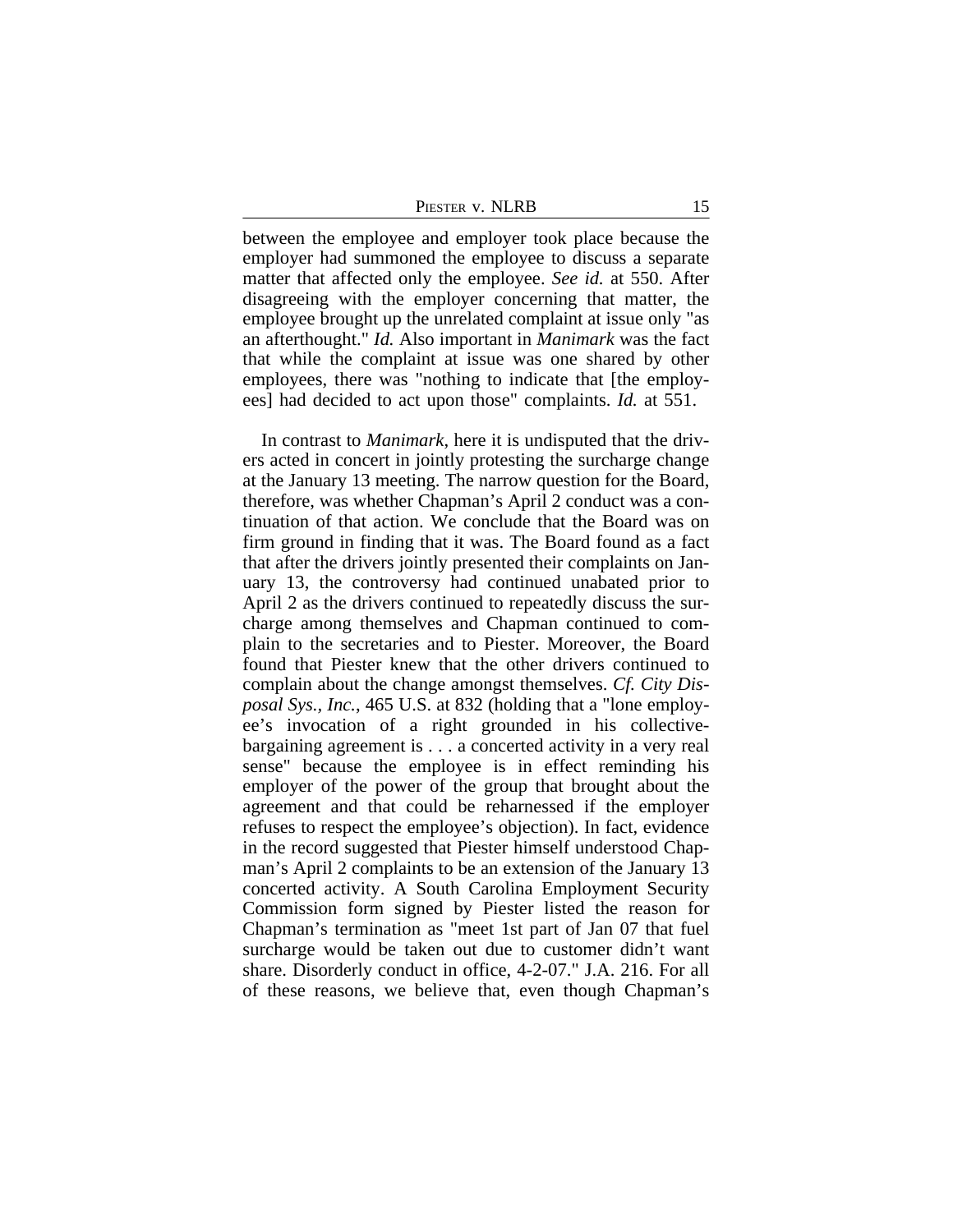continued protests were presented individually, they were reasonably understood by the Board to be a continuation of the drivers' mutual decision "to take [their grievance] up with management." *Guernsey-Muskingum Elec. Coop., Inc.*, 285 F.2d at 12; *see Hugh H. Wilson Corp.*, 414 F.2d at 1355.

We note that our conclusion is strongly supported by *Dayton Typographic Service, Inc. v. NLRB*, 778 F.2d 1188 (6th Cir. 1985), which reached a similar result on closely analogous facts. In that case, an employee and several of his coworkers complained to their supervisor at a meeting about several working conditions, including the fact that they were often required to work overtime on Saturdays for no pay. *See id.* at 1189. When the complaint went unaddressed, the employee reiterated his concerns regarding unpaid Saturday work on two more occasions, one about a month after the original complaint, and one about a month after that. *See id.* Subsequently, he and another employee argued heatedly when their supervisor told them that one of them would have to work the next Saturday. *See id.* at 1189-90. The employee continued to argue that employees should be paid for their Saturday work. *See id.* at 1190. The court found reasonable a Board finding that the subsequent complaints constituted a continuation of the initial joint complaints. *See id.* at 1191-92. The court found non-dispositive the fact that the employee had not been chosen by his fellow employees as a spokesman for their joint complaints and noted that although the company claimed the other employees had lost interest in the issue, the company did not present any evidence of that fact. *See id.* at 1192. Rather, the court concluded that it was sufficient to warrant protection that the employees had decided amongst themselves to bring their collective concern to management. *See id.* at 1191-92.

The Company emphasizes that Chapman's request to have the surcharge shown on his pay stub was a request that no other driver had made and that his protests were always framed in terms of how much money he personally was los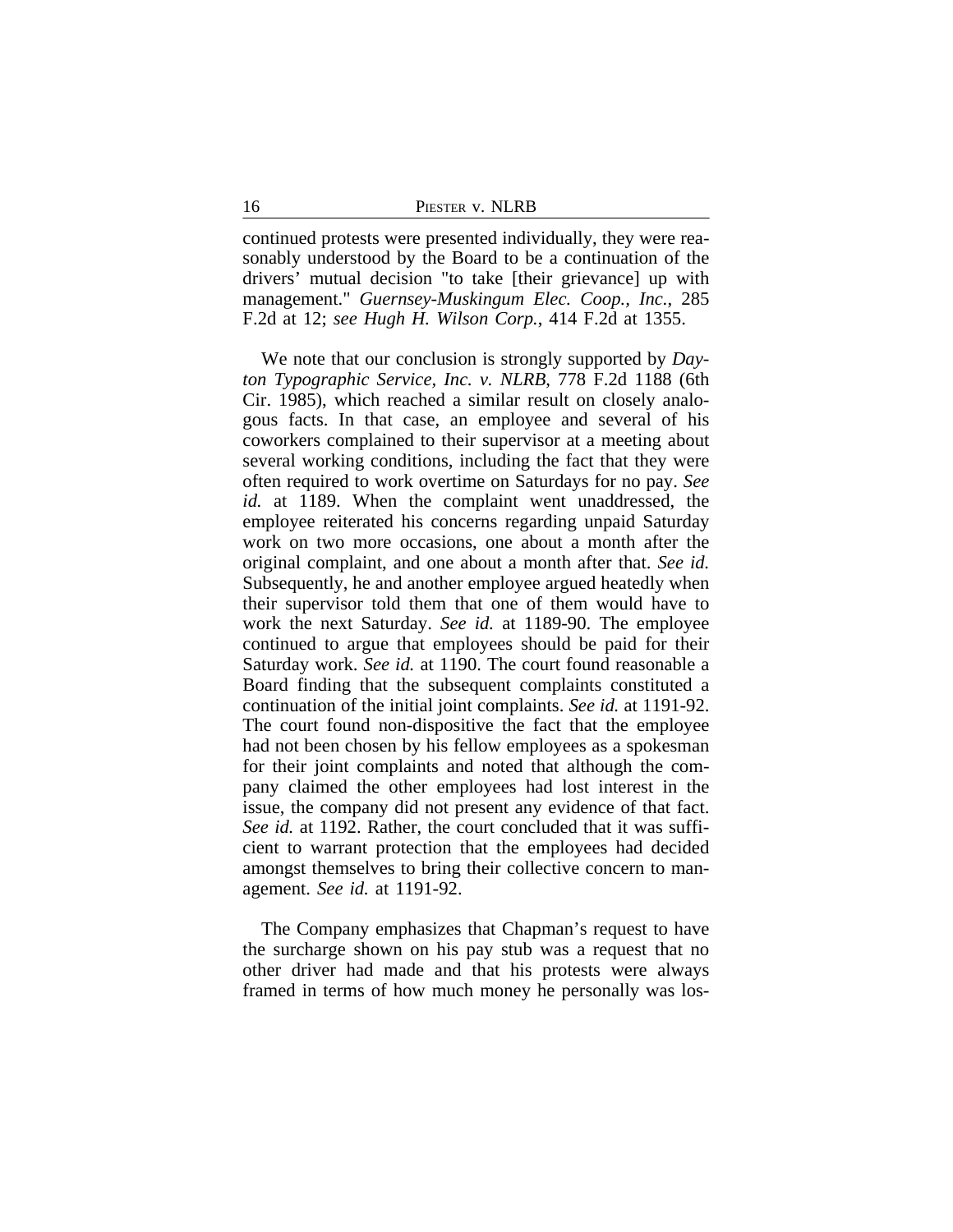PIESTER V. NLRB 17

ing. However, we conclude that it was reasonable for the Board to find these facts not dispositive. In the weeks after the January 13 meeting, the group opposition to the surcharge change had spawned a number of requests that the surcharge be shown in worksheets explaining how the drivers' wages were calculated. Chapman's request to have the surcharge shown on his pay stub was only a slight variation on those requests, and it was presented "in the context of [Chapman's] underlying complaints about the fuel surcharge change." J.A. 238. As for the fact that Chapman stated his objections in terms of the effect that it was having on his paycheck, that would at most show only that it was his concern for his own finances rather than those of the group that motivated his support for the drivers' collective position. *See Joanna Cotton Mills Co. v. NLRB*, 176 F.2d 749, 753 (4th Cir. 1949) (explaining that individual's personal motivation for attempting to further group action does not prevent the conduct from being protected). There was no testimony that Chapman sought a personal exemption from the surcharge change that would not have applied to the other drivers as well. We therefore conclude that the Board's decision that Chapman was engaged in protected, concerted activity on April 2 was a reasonable one.

## IV.

For the foregoing reasons, we deny the Company's petition for review of the Board's order and grant the Board's crossapplication for enforcement.

## *PETITION FOR REVIEW DENIED; CROSS-APPLICATION FOR ENFORCEMENT GRANTED*

AGEE, Circuit Judge, concurring in part and dissenting in part:

I concur with the majority opinion that Alton Piester's comment to "clean out your truck" on January 13 constituted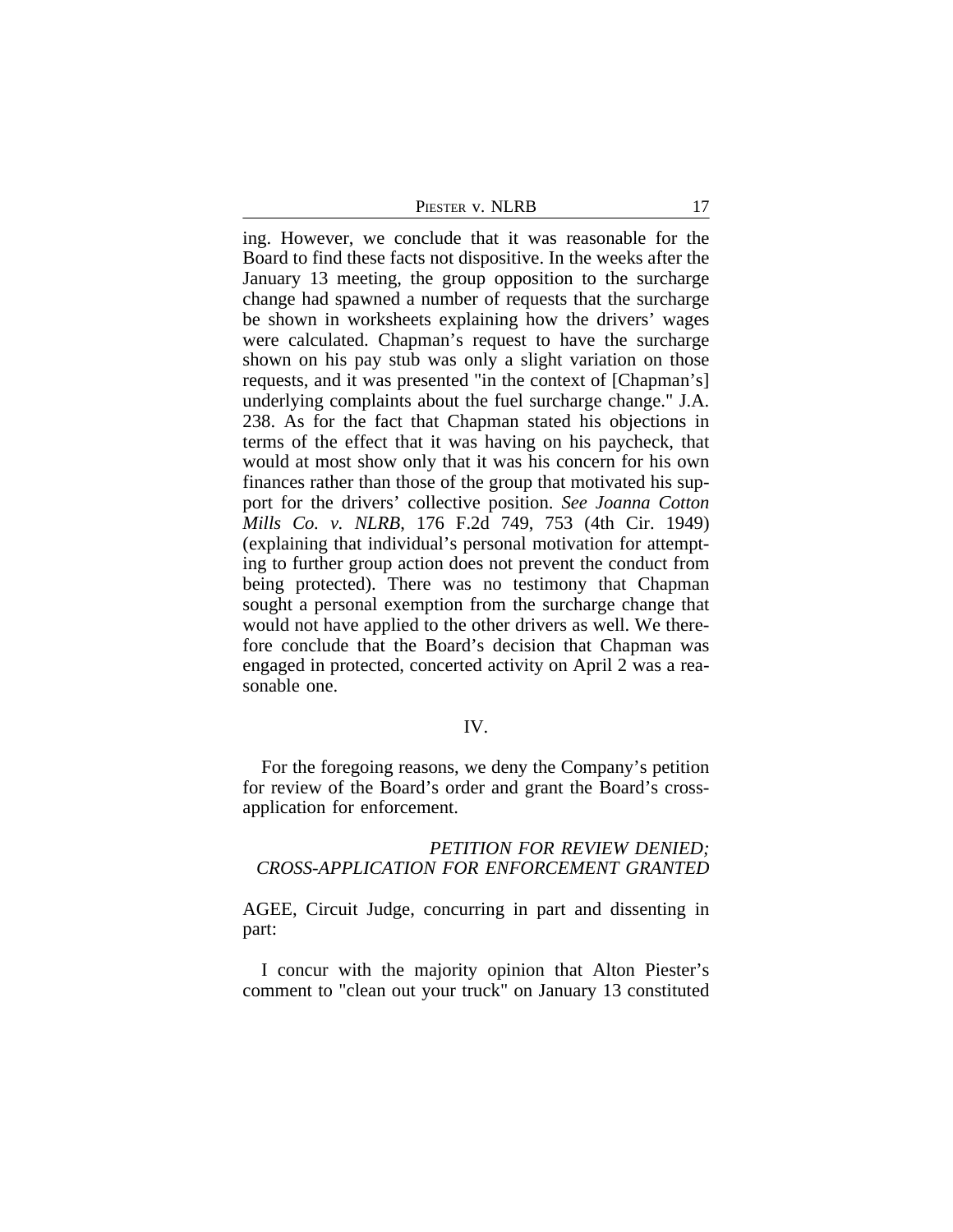18 **PIESTER V. NLRB** 

a violation of the National Labor Relations Act (NLRA) based on the standard of review applicable in this case. *See Smithfield Packing Co. v. NLRB*, 510 F.3d 507, 515 (4th Cir. 2007) ("[W]e must defer to the Board where it has chosen 'between two fairly conflicting views, even though the court would justifiably have made a different choice had the matter been before it *de novo*.'") (quoting *Universal Camera Corp. v. N.L.R.B.*, 340 U.S. 474, 488 (1951)). However, I write separately because I do not agree with the majority's conclusion as to the April 2 events. In particular, I do not agree with the majority's determination that "even though [Darrell] Chapman's continued protests were presented individually, they were reasonably understood by the Board to be a continuation of the drivers' mutual decision to take their grievance up with management." *Supra* at 15-16 (internal quotations omitted). Nor do I agree with the majority that whether Chapman "was reiterating the shared employee complaint" is a "close factual issue." *Supra* at 14. The evidence in the record plainly shows, as the ALJ found, that Chapman's complaints on April 2 were directed at his own inability to calculate the fuel surcharge, not the drivers' collective dissatisfaction with imposition of the fuel surcharge in the first instance. As such, there is not substantial evidence from which to conclude that Chapman was engaged in "concerted" activity at the time of his discharge. Therefore, I respectfully dissent from that portion of the opinion holding that Chapman's discharge violated  $§ 8(a)(1)$  of the NLRA.

I.

With respect to Chapman's discharge claim, the General Counsel alleged "that Chapman engaged in concerted activities with other employees for their 'mutual aid or protection'" during his discussions with Sherry Marntin, Renee Derrick, and Piester on April 2, 2007. J.A. 243. Specifically, the General Counsel argued "that Chapman's April 2 conduct was a continuation of the employee protests at the January 13 meet-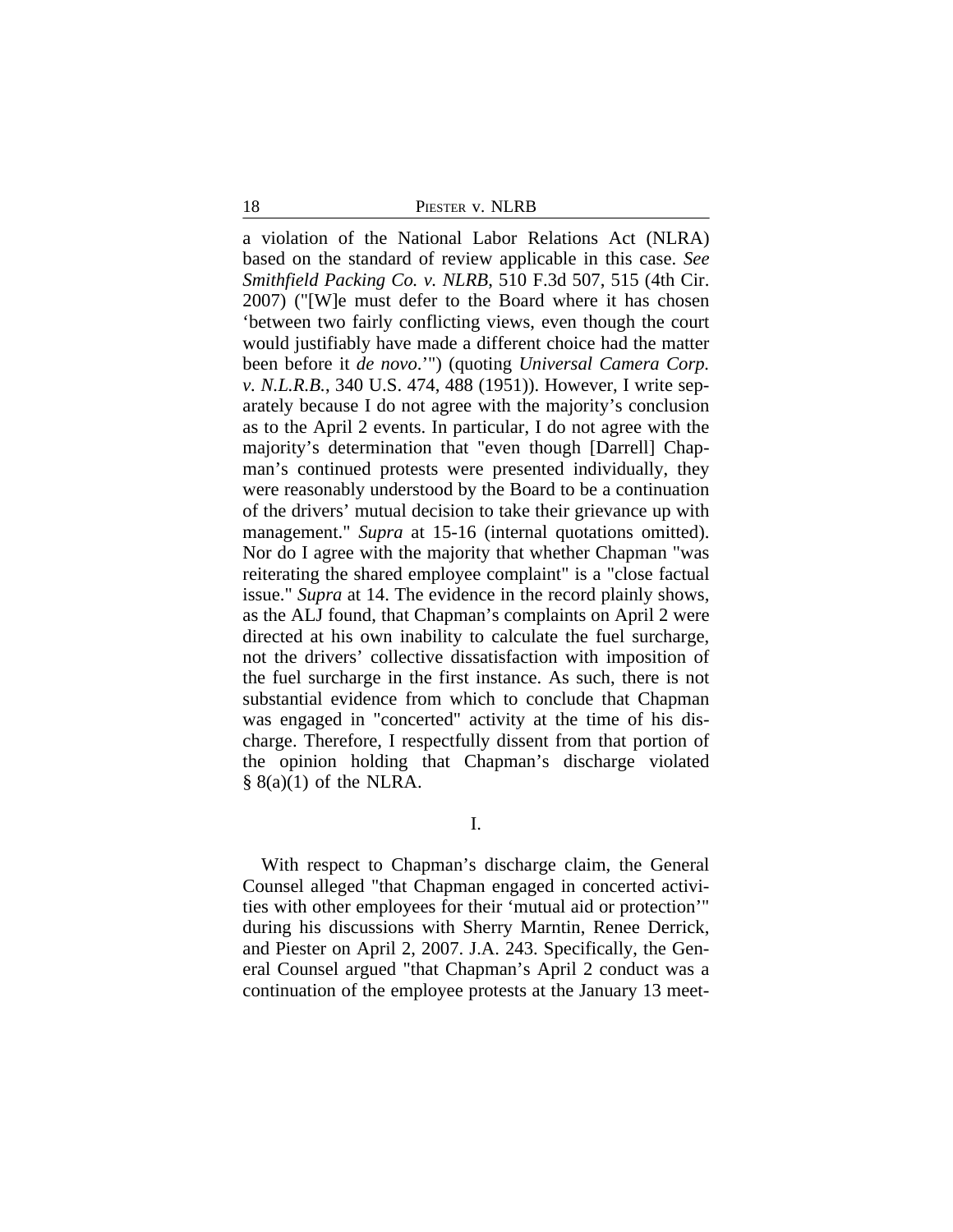| Piester v. NLRB |  |
|-----------------|--|
|                 |  |

ing, and therefore protected."**<sup>1</sup>** J.A. 246. The ALJ disagreed, finding that "over time, employee discontent with the [fuel surcharge] abated" but "Chapman . . . continued to complain about" it. J.A. 245. In particular, the ALJ determined that

[t]he credited testimony establishes that when Chapman spoke with Derrick on April 2, he was concerned that the fuel surcharge amount did not appear on his pay stub. Derrick offered an explanation. Chapman remained unsatisfied and ultimately spoke with Piester.

. . . .

Chapman spoke only about his own pay and pay documents and not those of any other employee. Additionally, the record fails to establish that Chapman indicated in any way that he intended to speak on behalf of any other employees or that any other employees had asked him to act on their behalf.

. . . .

The credited evidence does not establish that Chapman said anything which would lead Piester to conclude that he was continuing the earlier protest. Considering the amount of time which had elapsed, it would not be self-evident that Chapman's complaints, focused solely on his own pay documentation, actually constituted activity on behalf of other employees. I conclude that [Piester] had no reasonable basis to believe that Chapman was acting on behalf of anyone but himself.

**<sup>1</sup>**There is no question that, as Piester concedes and the ALJ and the Board found, the employees were engaged in protected, concerted activity when they voiced their group complaints about imposition of the fuel surcharge during the January 13, 2007 meeting.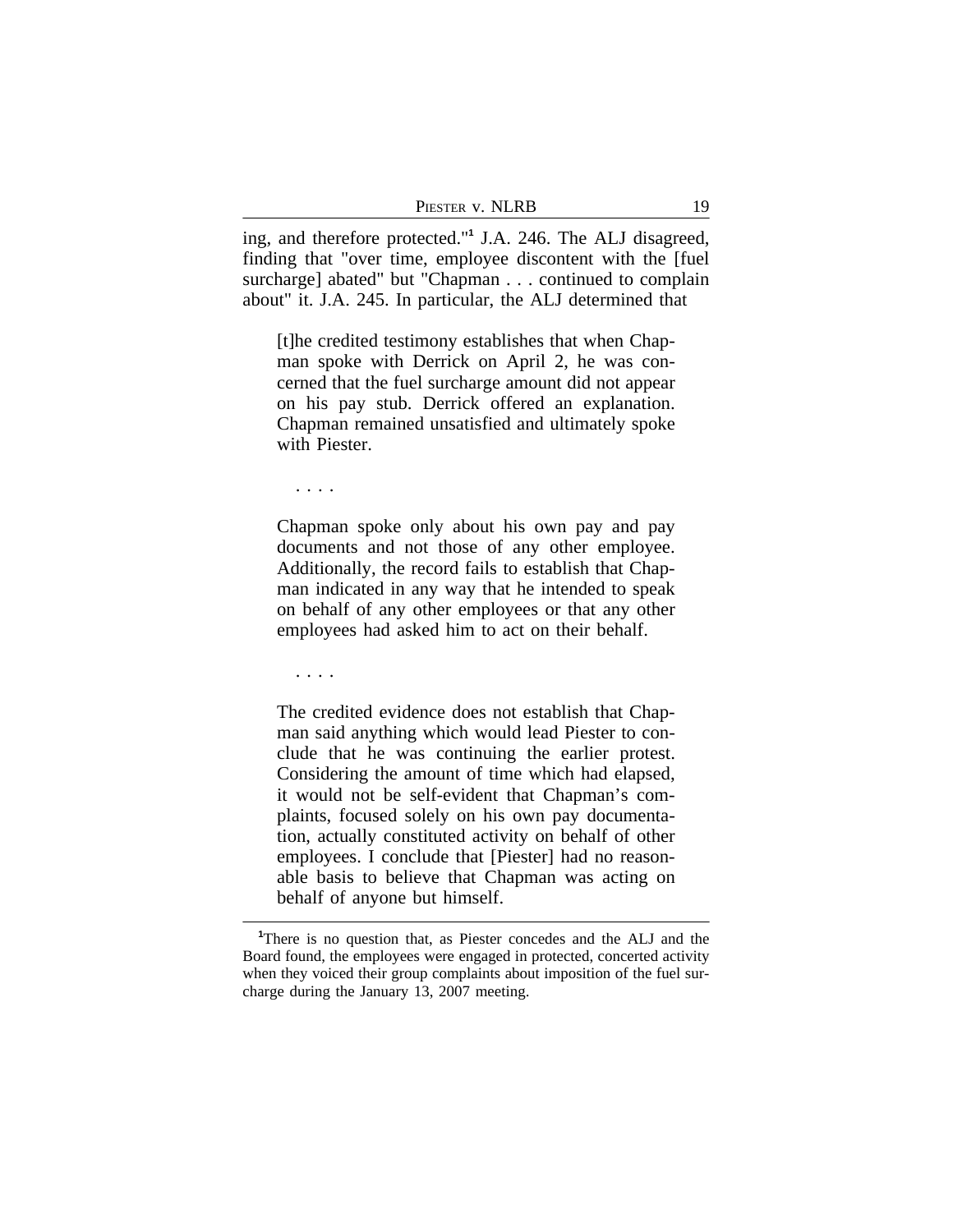| 20 | PIESTER V. NLRB |  |
|----|-----------------|--|
|    |                 |  |

J.A. 245-46. According to the ALJ, the two and one-half months between the January 13 meeting and Chapman's objections on April 2, combined with the lack of evidence that Piester was hostile to the employees' protest about the fuel surcharge, necessitated the conclusion that the General Counsel did not carry its "burden of showing a link between the protected activity [at the January 13 meeting] and" Chapman's discharge. J.A. 246.

It is worth noting that in reaching his conclusions the ALJ also made significant first-hand determinations of witness credibility and expressly found that Chapman's testimony did "not ring true," was not to be credited, and was not "reliable." J.A. 241. In contrast, the ALJ found that Derrick's testimony "merit[ed] the greatest confidence," and that testimony by Marntin and Piester should be credited. J.A. 245. "We owe deference to such witness credibility assessments." *NLRB v. Mining Specialists, Inc.*, 326 F.3d 602, 605 (4th Cir. 2003) (citing *Concrete Pipe & Prods., Inc. v. Constr. Laborers Pension Trust*, 508 U.S. 602, 623 (1993)); *Sam's Club, a Div. of Wal-Mart Stores, Inc. v. NLRB*, 173 F.3d 233, 240 (4th Cir. 1999) ("An ALJ's credibility determinations should be accepted by the reviewing court absent exceptional circumstances."). The Board did not reject the credibility findings by the ALJ.

Despite the ALJ's fact and credibility determinations, the Board found that Chapman's complaints on April 2 were "a continuation of the earlier concerted employee complaints about the adverse change to the fuel surcharge." J.A. 237. The Board reached this conclusion notwithstanding its determination "that Chapman made an individualized request for a notation on his pay stub" during the April 2 meeting. J.A. 238. According to the Board, "that request was made *in the context* of his underlying complaints about the fuel surcharge change." *Id.* (emphasis added). Based on the record, I do not agree.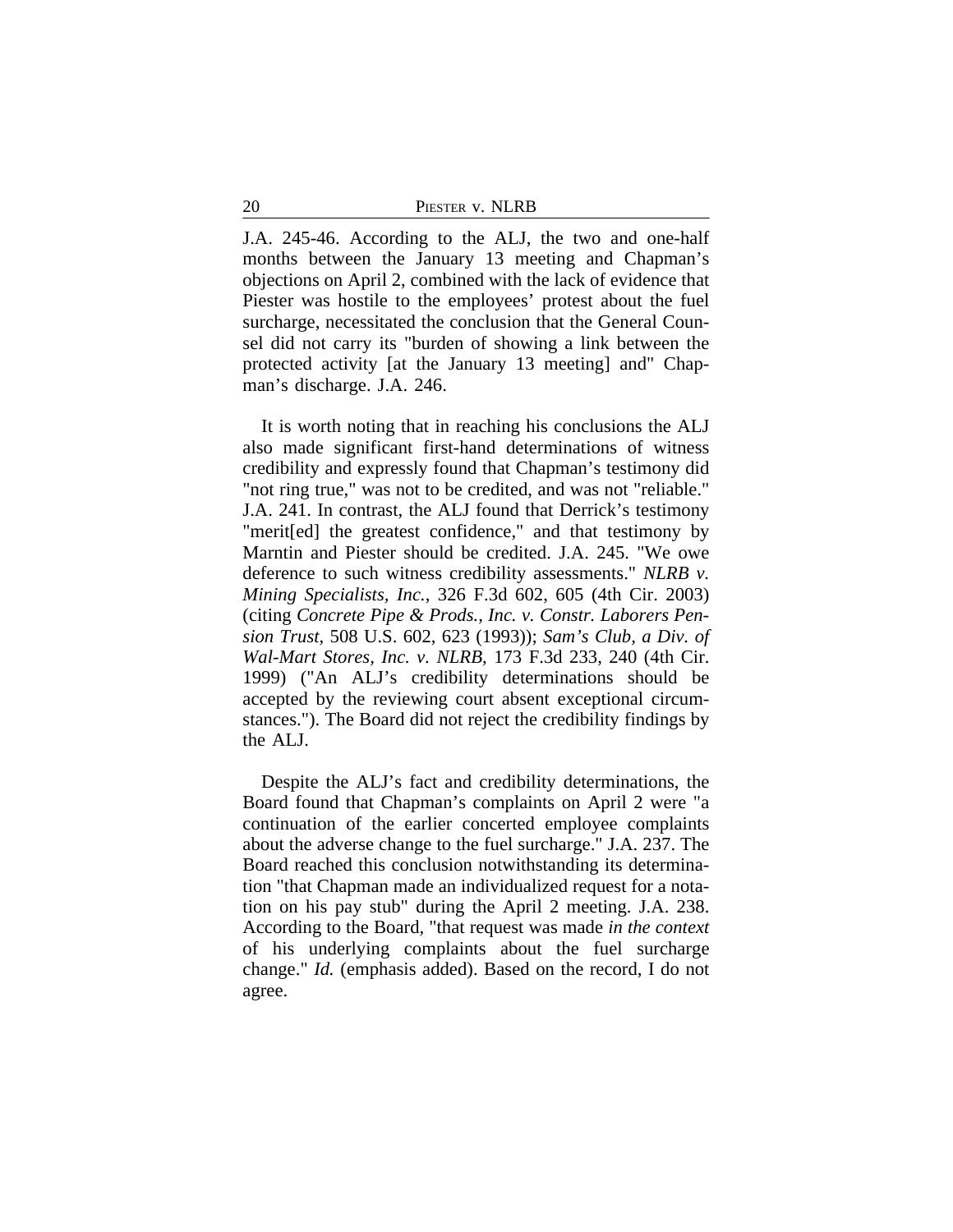### II.

During the process of reviewing the entire record for substantial evidence, a reviewing court must not only consider the evidence used to support the Board's factual conclusion, but it also "*must take into account whatever in the record fairly detracts" from the Board's factfinding*. *Universal Camera*, 340 U.S. at 487-88, 71 S.Ct. 456. "When the Board purports to be engaged in simple factfinding, . . . it is not free to prescribe what inferences from the evidence it will accept and reject, but must draw all those inferences that the evidence fairly demands." *Allentown Mack*, 118 S.Ct. at 829. "Courts performing substantial evidence review, therefore, must examine whether the Board considered all of the reasonable inferences compelled by the evidence in reaching its decision." *Pirelli Cable Corp.*, 141 F.3d at 514.

*Sam's Club*, 173 F.3d at 239-40 (emphasis added).

The Board (and the majority) primarily rely on testimony by Marntin and Derrick as evidence that Chapman reiterated protected group complaints made at the January meeting when he met with Marntin, Derrick, and Piester in April. Chapman's own testimony, however, aptly illustrates the particular grievance he sought to address with Marntin and Derrick on April 2:

I asked her if she'd pull my record up showing me how things were being paid. And I said, you know I said to myself, I said Sherry [Marntin], there's no way that'll work. And she said "what do you mean?", and I said, "*I can't figure it out* . . . ." And so I walked over to [Derrick] and [Derrick] and I started talking. And I said, "[Derrick], just tell me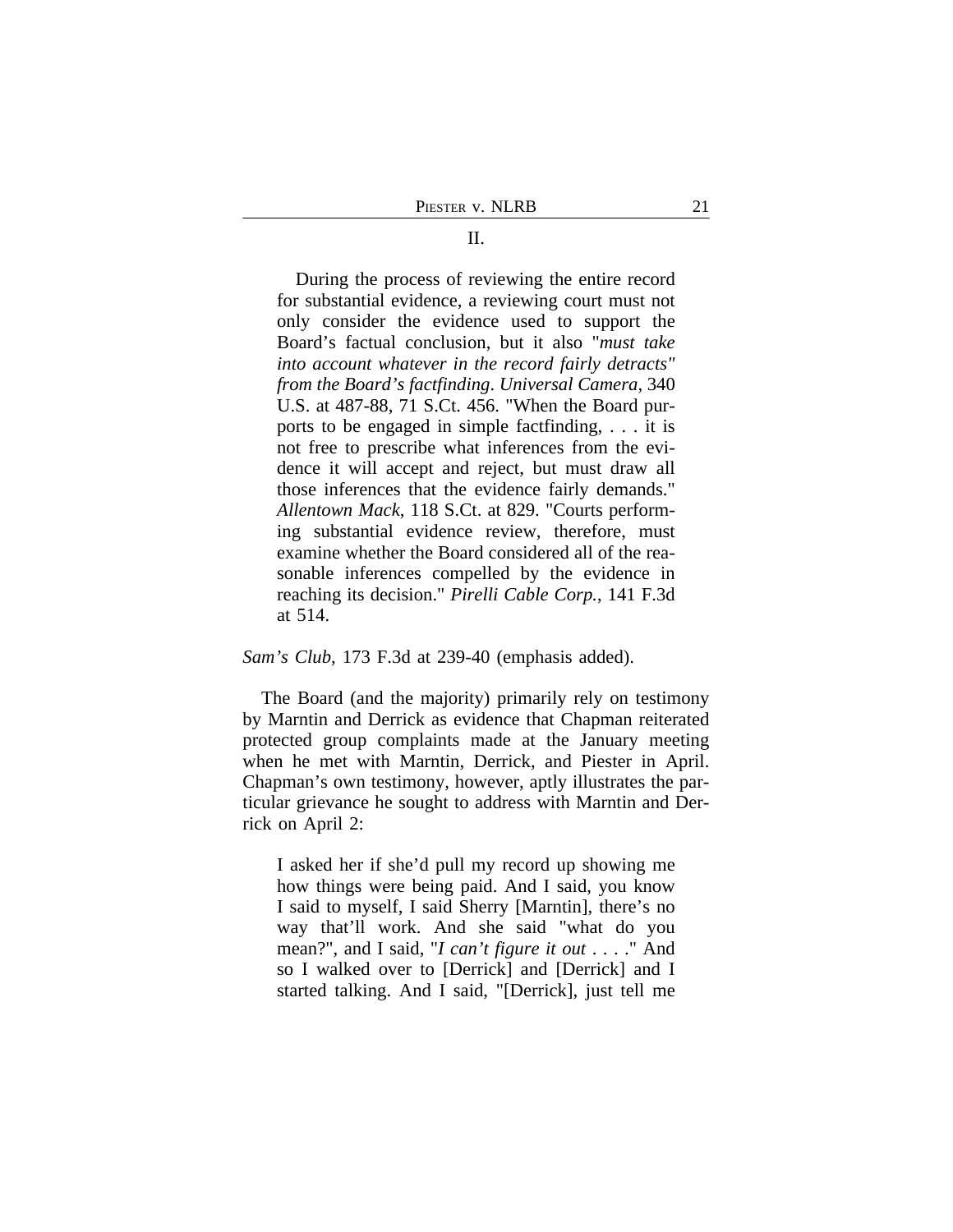how you all are doing our payroll, how you're doing the surcharge on our checks."

J.A. 94 (emphasis added).

Chapman then described his conversation in Piester's office this way:

She (Derrick) walks in. She sits across from where I'm sitting. I'm in front of [Piester's] desk. And she said — he asked her, he said, "What do he want?" [sic] She said, "Well he want the money that we're talking [sic] out of their check, *he wanted it shown on his check stub"*. Alton repeated, "No, we can't do that". I said, "Why you can't do that? You're taking it out of our check. Why you can't show it?"

J.A. 96 (emphasis added).

According to the majority, it is "clear" that (1) Chapman repeatedly complained about the effect of the surcharge on "his income," and that (2) Chapman had been in an ongoing debate with the Company concerning the amount taken from "his paycheck." *Supra* at 13. It is patently clear from the context of the testimony, as it was to the ALJ who heard it firsthand, the gravamen of Chapman's complaint on April 2 was that he did not understand how the surcharge was being calculated (and thus how it was affecting his pay), not the fact that a surcharge was company policy.

Marntin testified that Chapman

was complaining about the fuel surcharge. He had told [Derrick] that he was wanting it to show on his check stub and she advised him she couldn't put it on his check stub due to he'd be taxed by the IRS and he couldn't be taxed on money that didn't belong to him. That wouldn't benefit him at all.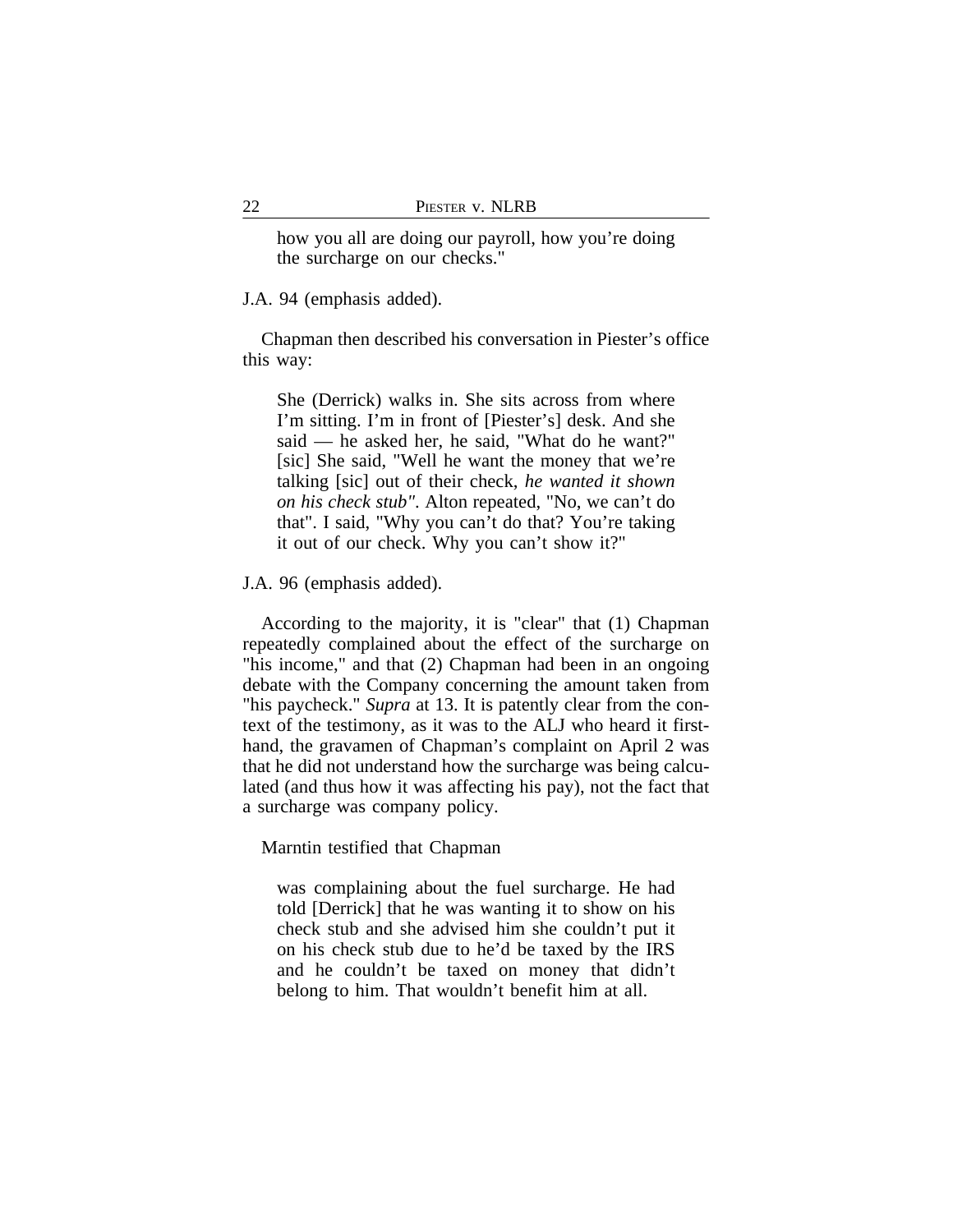[Then] he had went back there and him and [Piester] had started discussing it.

## J.A. 166.

. . . .

From this testimony the Board excerpted Marntin's broad characterization of Chapman's complaint as being "about the fuel surcharge," J.A. 237, in total isolation from her specific description of Chapman's actual, specific complaint during his visit to the company's office. Moreover, Marntin's statement that Chapman and Piester were discussing "it" clearly refers to Chapman's desire to have the information included on his pay stub, as explained by Marntin's description of the meeting between Chapman and Piester:

[Piester] called [Derrick] back there and told [Derrick] what [Chapman] was wanting. He was wanting the fuel surcharge to show on his checks. [Derrick] explained to [Piester], she said, "That's going to be the IRS taxing that money and," she said, "the money don't belong to [Chapman] anyway, we cannot put it on his check stubs.["]

## J.A. 167-68.

Finally, the ALJ specifically asked Marntin whether Chapman said "anything about just himself or other employees as well as himself" when he "came in and he talked about his payroll and his paycheck." J.A. 178. Marntin replied "just himself." *Id.* Marntin then reiterated that Chapman "always" spoke about his check."**<sup>2</sup>** J.A. 179.

**<sup>2</sup>**The circumstances surrounding the April 2 meeting also emphasize the individual nature of Chapman's actions. His truck had a flat tire and he was instructed to pull around and have it fixed. While it was being repaired, he took the opportunity to go to the company's office and speak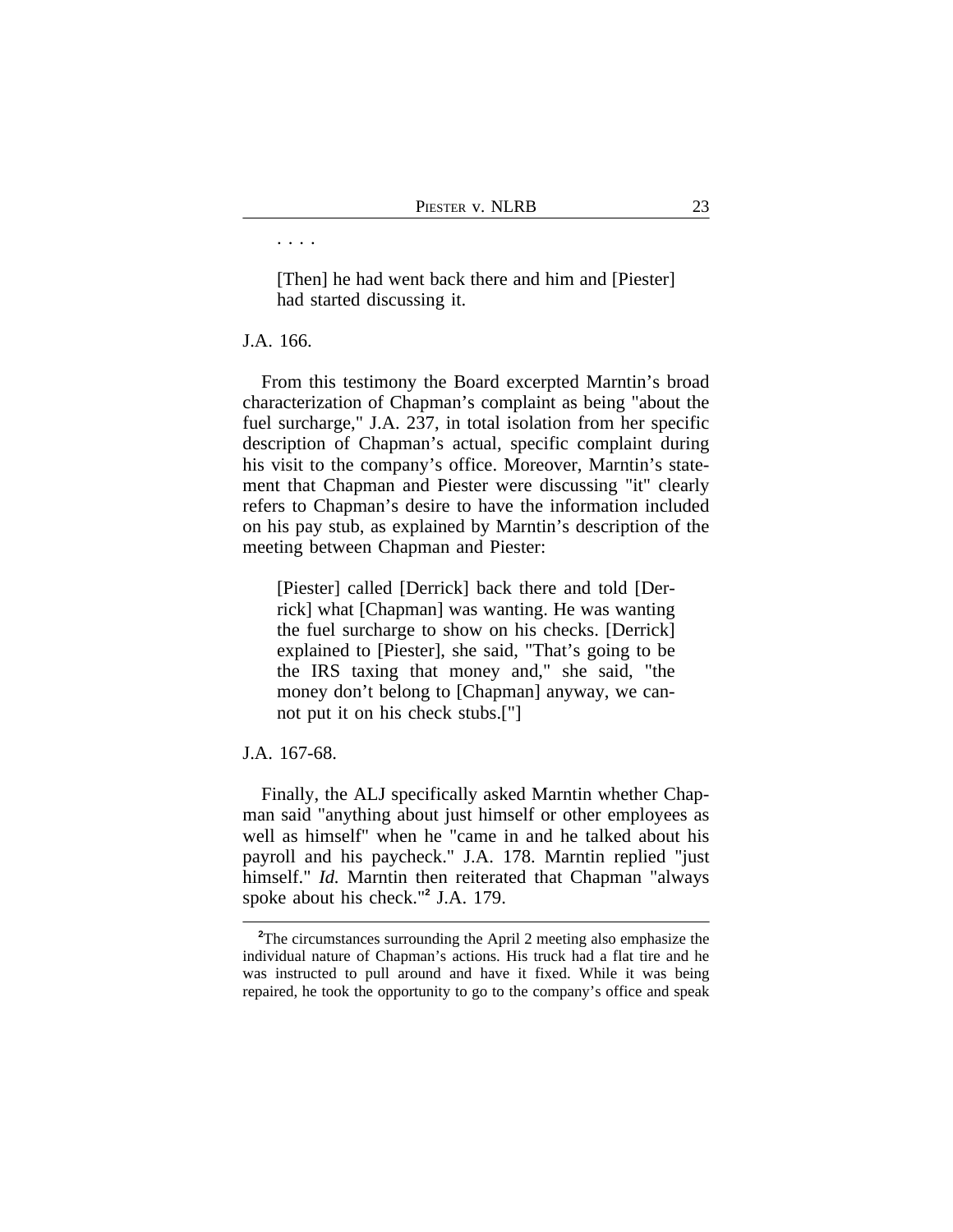The Board likewise read Derrick's testimony out of context. She testified that Chapman "stood in between our desks and he was complaining *about the fuel surcharge* and wanted it showed [sic] on his check stub." J.A. 180 (emphasis added). The Board cited this description as evidence that Chapman was complaining about the fuel surcharge and thus making a group complaint when, in context, Derrick undoubtedly conveyed that Chapman's purpose in speaking with Derrick was to have the fuel surcharge shown on his pay stub. Derrick's description of Chapman's spontaneous meeting with Piester mirrored that of Marntin: "[Piester] called me back there to help him explain what I had already explained to [Chapman]. I explained to [Piester] why it couldn't be on his check stub and explained it again to [Chapman]." J.A. 181.

Piester's testimony is also consistent with that of Marntin and Derrick. The General Counsel called Piester as a witness and he testified as follows:

- Counsel: And when [Chapman] came in, he was talking to you about the fuel surcharge. Isn't that correct? Piester: The — yes, sir.
- Counsel: Isn't it true that [your affidavit] says that you were *trying to explain how it worked to him*, to Mr. Chapman? Isn't that what it says?

. . . .

with Marntin and Derrick. The fact that Chapman came to the office to speak with the administrative personnel indicates that he did not intend to plea for rescission of the surcharge, because Piester was the only one with authority to change that policy. Chapman's impromptu meeting with Piester only occurred because Derrick was unable to resolve his pay stub issue.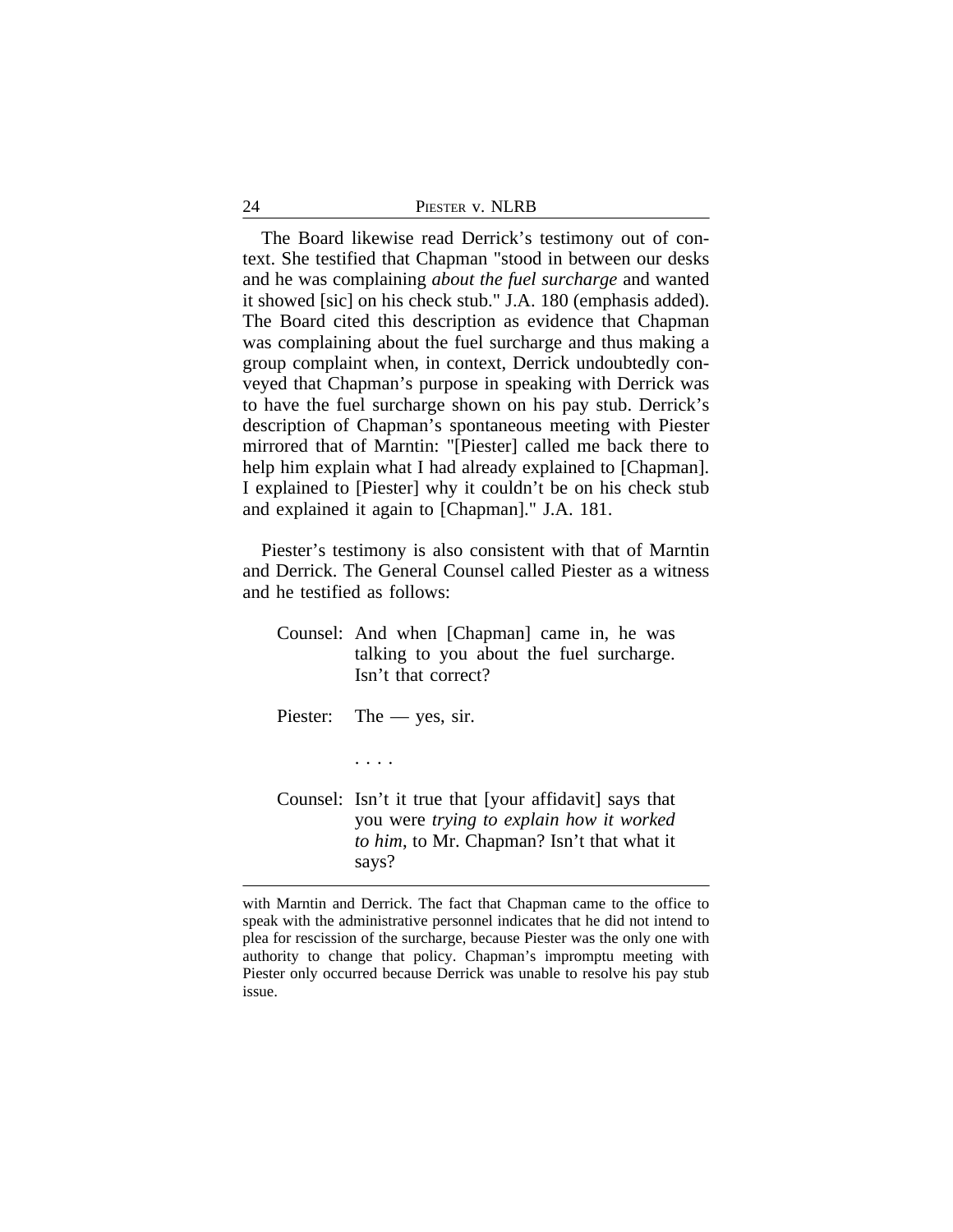Piester: Yes sir. . . . . . . . Counsel: Isn't it true that [your affidavit], the bottom line, the last line there says *that you were trying to explain how it worked*. Piester: Yes. Counsel: How the fuel surcharge worked. Piester: Yes. . . . . Counsel: Okay. *Didn't he ask that it be put on the pay stub* so he could see it and figure it out? . . . . Piester: I'm not sure about that now. I'm not sure whether it was on the worksheet or the pay stub.

J.A. 30-35 (emphasis added). This testimony by Piester is utterly in accord with the testimony given by Marntin and Derrick. It shows, again, that the purpose of Chapman's requests on April 2 was to obtain further explanation of how the surcharge was being calculated and to request that it be shown on his pay stub.

The majority concludes "that substantial evidence supports the Board's finding that Chapman was reiterating the shared employee complaint" about the fuel surcharge expressed by the group at the January meeting. *Supra* at 14. But when the testimony is read in context, the Board did nothing more than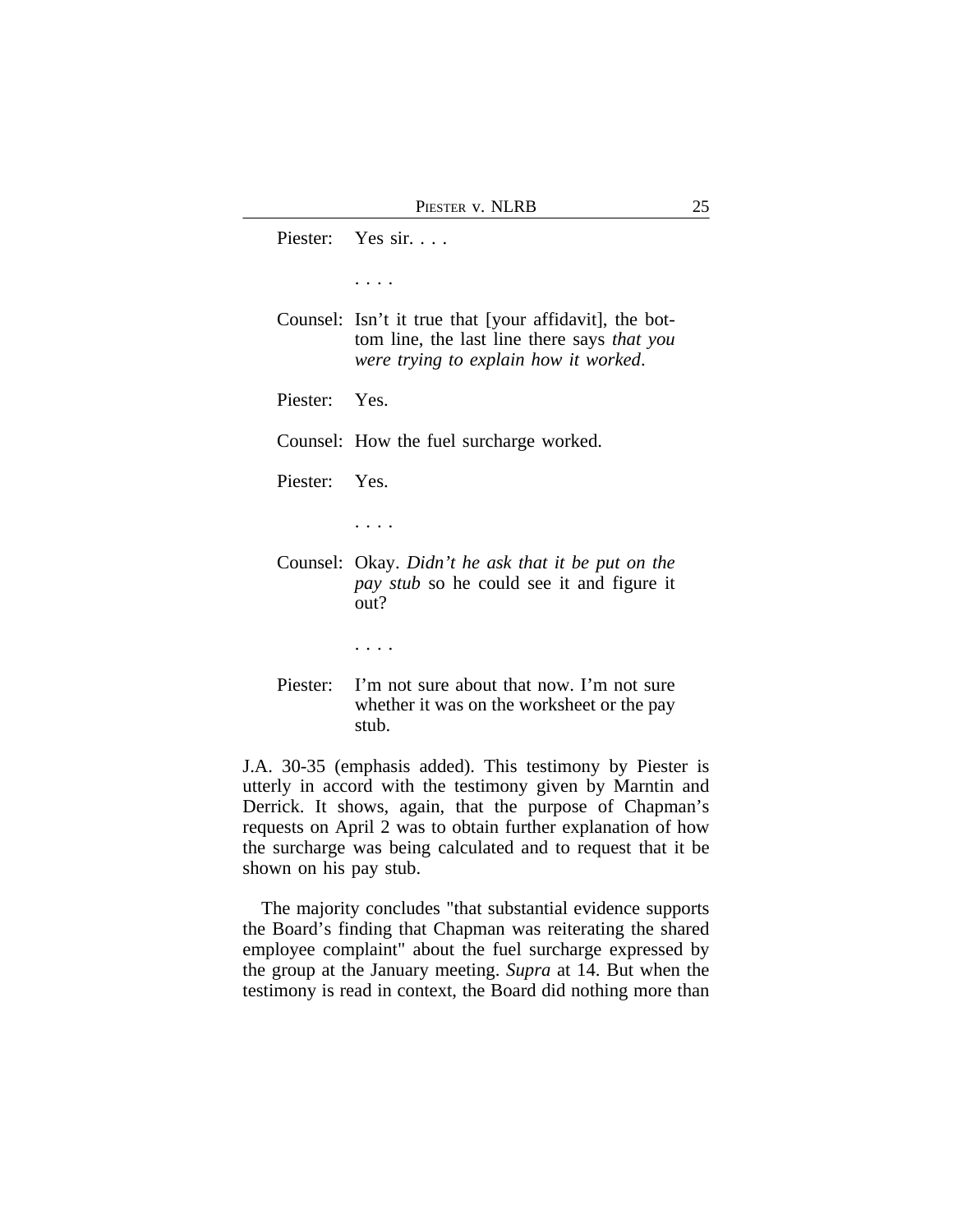26 PIESTER v. NLRB

improperly "prescribe what inferences from the evidence it [would] accept and reject" and the inferences it makes are not "reasonable inferences compelled by the evidence." *Sam's Club*, 173 F.3d 239-40. The Board's observation that Chapman complained "about the fuel surcharge" is not a fair reading of the evidence and does not support the conclusion that his actions on April 2 were "a continuation of" the drivers' complaints. *Supra* at 15. In my view, the evidence compels the conclusion reached by the ALJ "that Chapman was raising a personal pay computation issue on April 2 . . . ." J.A. 236- 37. By accepting the Board's unreasonable reading of the testimony out of its context, the majority fails to "take into account" the parts of the record that "fairly detracts from the Board's factfinding." *Sam's Club*, 173 F.3d at 239 (internal quotations omitted).

## III.

"There can . . . be no violation of  $\S$  8(a)(1) by the employer if there is no underlying § 7 conduct by the employee. Conduct must be both concerted and protected to fall within § 7." *Yesterday's Children, Inc. v. NLRB.*, 115 F.3d 36, 44 (1st Cir. 1997).

Employee activity protected under section 7 of the NLRA includes "the right to self-organization, to form, join, or assist labor organizations, to bargain collectively through representatives of their own choosing, and to engage in other concerted activities for the purpose of collective bargaining or other mutual aid or protection." 29 U.S.C. § 157 (2000). We recognize that this language is broadly-worded. However, it is not without limits. As we have noted, "[t]he purpose of the act was not to guarantee to employees the right to do as they please." *Joanna Cotton Mills Co. v. NLRB*, 176 F.2d 749, 752 (4th Cir. 1949)(internal citation omitted).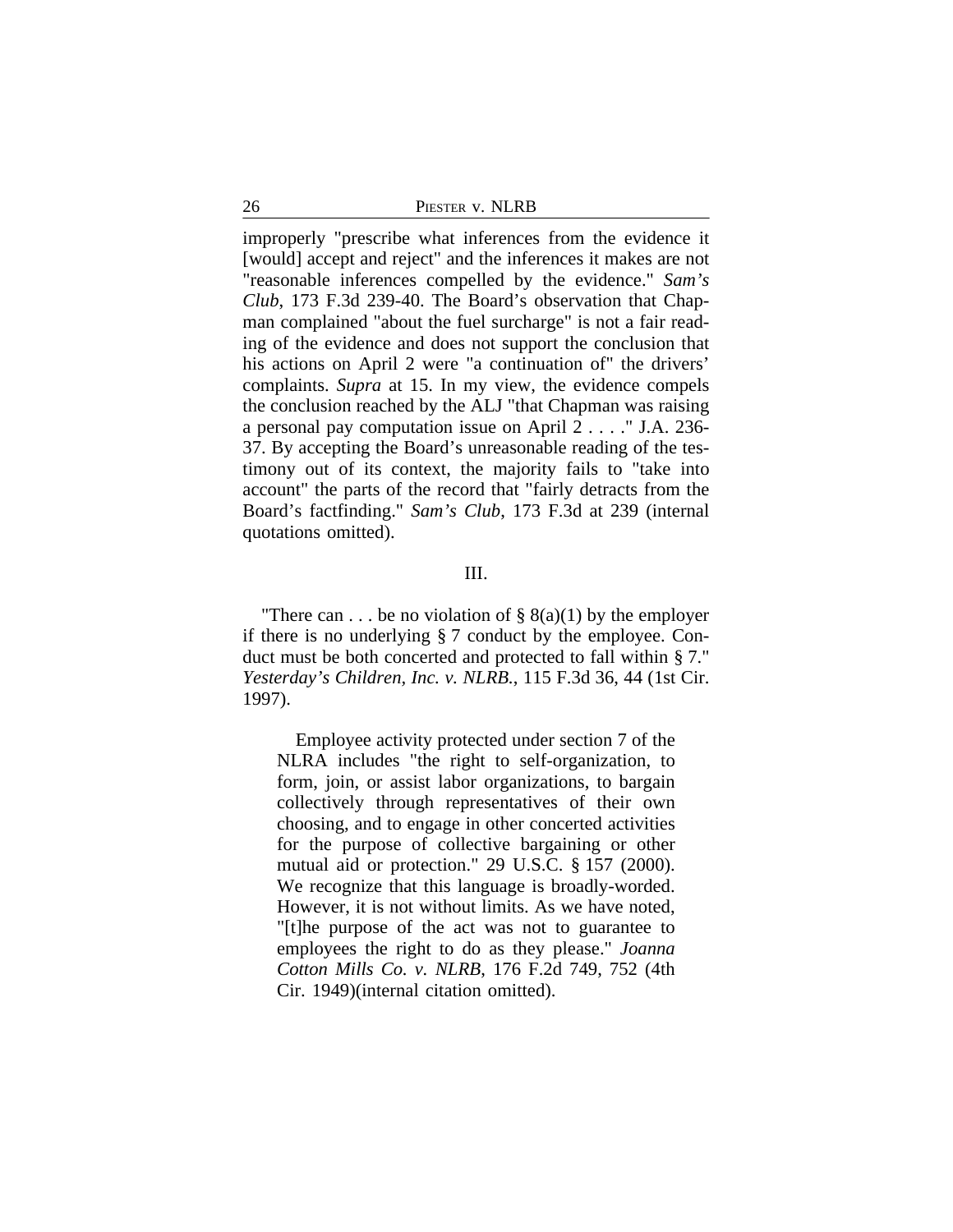*TNT Logistics of N. Am., Inc. v. NLRB*, 413 F.3d 402, 406-407 (4th Cir. 2005).

The ALJ found that while there was evidence that the fuel surcharge "remained a subject of discussion among employees even at the time of Chapman's discharge in April, . . . Chapman was the only driver who still was voicing objections." J.A. 242. As explained by the ALJ:

Chapman's protest, of course, would still be protected even if he were the lone holdout trying to rally other employees to support this cause. Indeed, an individual employee's complaints aimed at instigating group action is quintessential concerted activity.

However, the credible evidence does not establish that Chapman was trying to enlist the support of other employees or that, on April 2, 2007, he intended to speak for anyone but himself. On that date, Chapman sought, in effect, that [Piester] treat the reduction in pay as a deduction from pay and list it on the paycheck stub. The record does not establish that any other employees wanted, or had asked for, such a change. Therefore, I conclude that Chapman was acting by himself, and not continuing the employees' January 13, 2007 concerted activity.

Credible evidence does not establish that, on April 2, 2007, [Piester] regarded Chapman as speaking or attempting to speak for anyone other than himself. Accordingly, it is difficult to find a nexus between Chapman's discharge on that date and his protected activity several months earlier.

## J.A. 242.

In reversing the ALJ's decision, the Board concluded that "Chapman's repetition of the complaint *about the fuel sur-*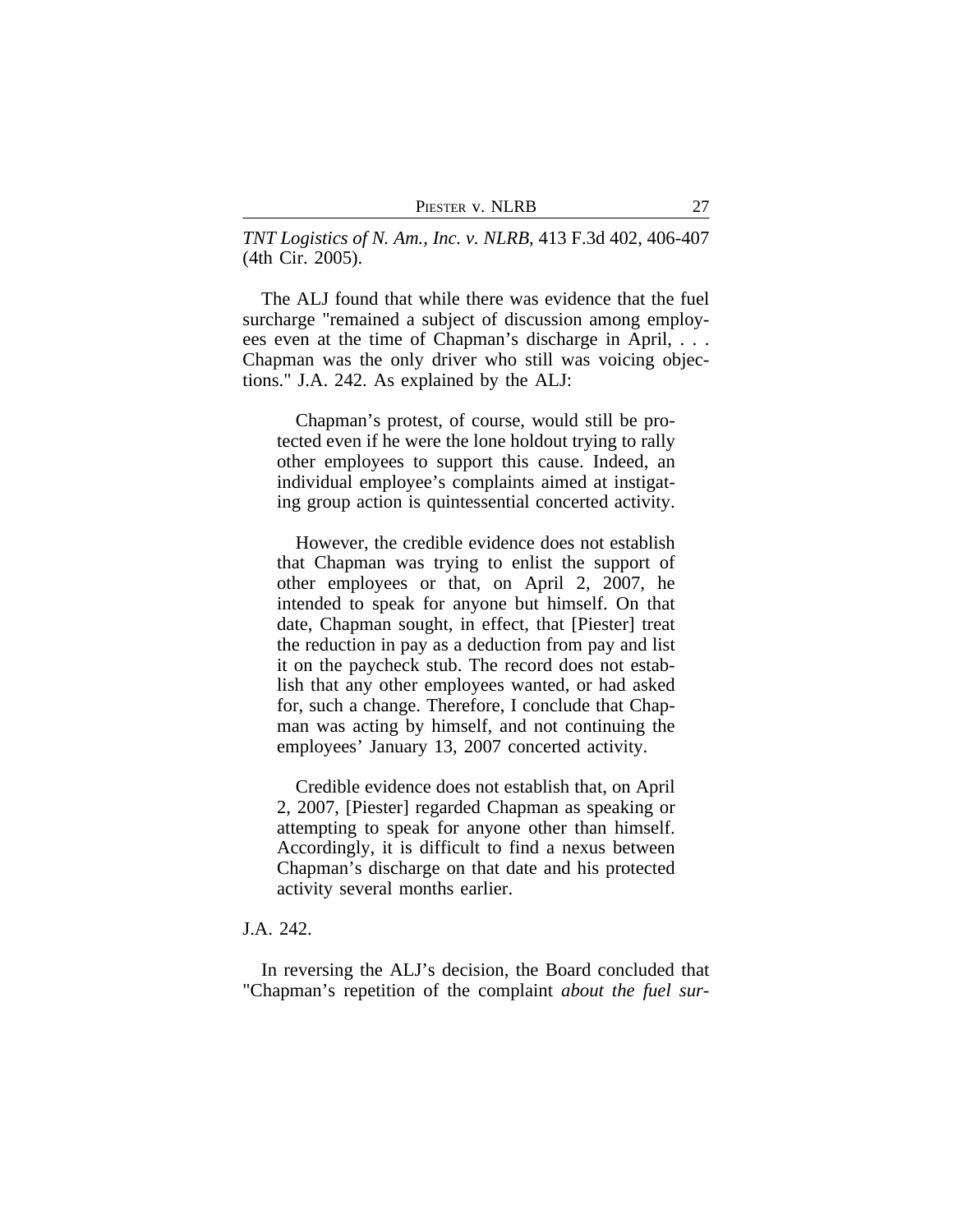| 28 | PIESTER V. NLRB |  |
|----|-----------------|--|
|    |                 |  |

*charge change* on April 2 was a continuation of earlier protected concerted activity." J.A. 238. However, this faulty conclusion rests on the Board's erroneous determination that Chapman's request on April 2 "was made in the context of his underlying complaints about the fuel surcharge change." J.A. 238. Although the Board's decision is somewhat confusing on this point, it appears to have relied on two items of evidence when it overruled the ALJ's decision regarding "concerted activity": (1) "that the employees continued to complain among themselves *about the fuel surcharge* change and that [Piester] knew of this continuing dissatisfaction," J.A. 237, and (2) that "other employees also had requested that the fuel surcharge information be included on their worksheets."**<sup>3</sup>** J.A. 238. The Board's reliance on this evidence as a basis that Chapman acted with a "concerted voice" is unreasonable and is not supported by substantial evidence.

As the majority notes, we agreed in *Krispy Kreme Doughnut Corp. v. NLRB*, 635 F.2d 304 (4th Cir. 1980), that concerted activity can occur even when it involves only a speaker and a listener. We also explained, however, that

[i]t will not satisfy this condition [(concerted action)] for Board action under Section 7 that an employee's complaint may be directed at working conditions which affect all employees; "(i)t is  $\dots$  necessary  $\dots$ *that the employee's actions themselves at least contemplate such group activity* [in order to support Board jurisdiction]. As was explained in *Indiana Gear Works v. NLRB*, 371 F.2d 273, 276 (7th Cir. 1967), "in order to prove a concerted activity under

**<sup>3</sup>**Each driver receives a worksheet with his paycheck showing information about each load he picked up, including "where [he] picked it up from and delivered to and how many times." J.A. 158. It also shows "the rate, . . . the fuel surcharge, and the dollar amount that the truck makes. Then depending on what the truck makes, what percentage [the driver] makes." *Id.*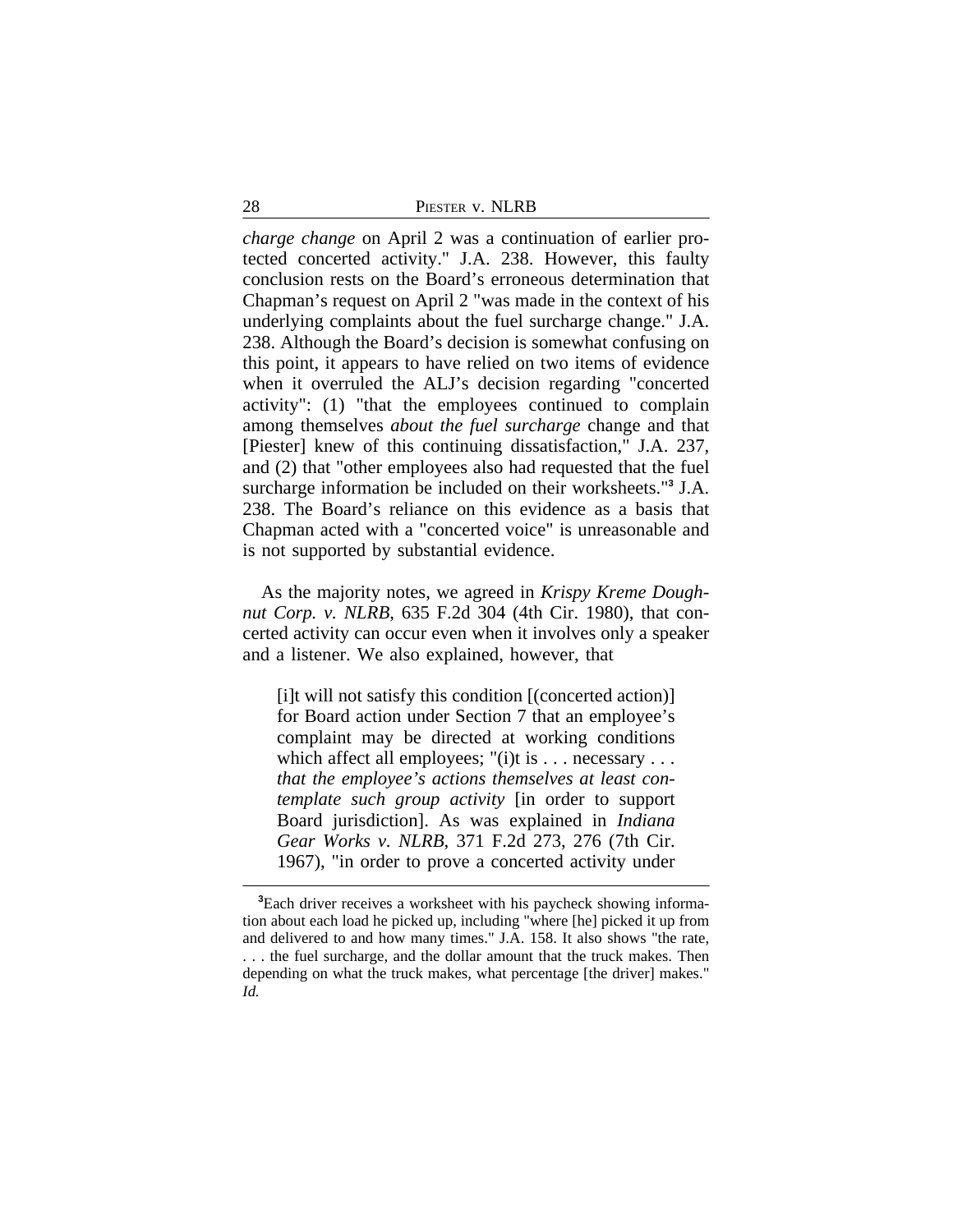| Piester v. NLRB | 29 |
|-----------------|----|
|                 |    |

Section 7 of the Act, *it is necessary to demonstrate that the activity was for the purpose of inducing or preparing for group action to correct a grievance or a complaint*." *Pelton Casteel, Inc. v. NLRB*, 627 F.2d 23, 28 (7th Cir. 1980). This construction of the statutory language determinative of when the action of a single employee will be deemed "concerted activity" within Section 7, is illustrated by *Mushroom Transportation Company v. NLRB*, 330 F.2d 683, 685 (3d Cir. 1964):

It is not questioned that a conversation may constitute a concerted activity although it involves only a speaker and a listener, but to qualify as such, *it must appear at the very least that it was engaged in with the object of initiating or inducing or preparing for group action or that it had some relation to group action in the interest of the employees.*

635 F.2d at 307 (emphasis added).

We have also explained that

[d]etermining whether activity is protected or not depends on a proper identification of the activity's purpose. "[I]t is not the motive of the participants that we are concerned with here but the purpose of the activity." *Id.* at 753. To be protected "*the purpose of the concerted activities must be the mutual aid or protection of the employees.*" *Id.* By contrast, "personal missions are not the sort of concerted activity which the statute protects." *Media Gen. Operations, Inc. v. NLRB*, 394 F.3d 207, 212 (4th Cir. 2005).

*TNT Logistics*, 413 F.3d at 407 (emphasis added).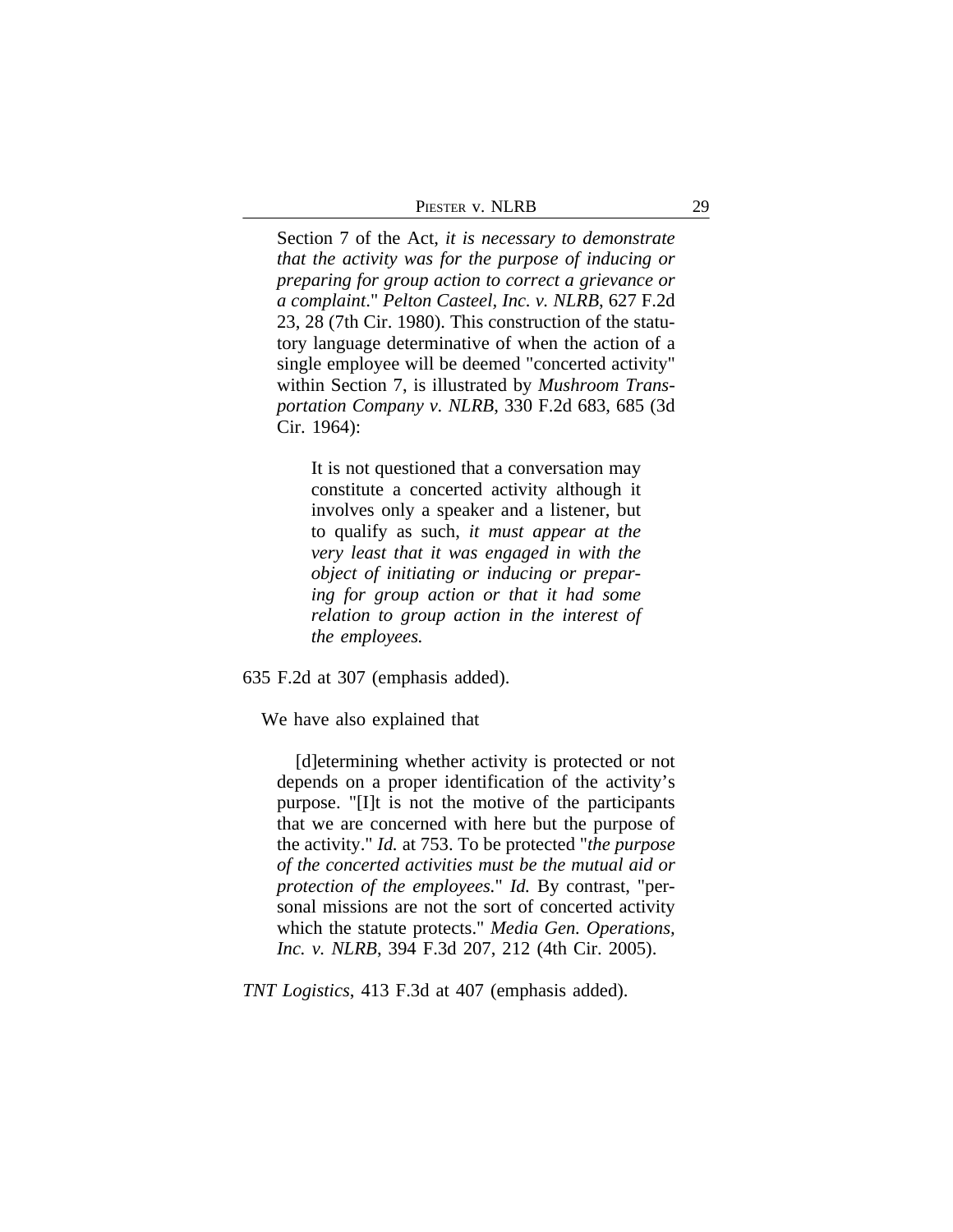| 30 | PIESTER V. NLRB |  |
|----|-----------------|--|
|    |                 |  |

As the majority explains, it was Chapman who had "repeatedly complained . . . about what he believed to be the substantial effect that the surcharge was having on *his* income." *Supra* at 13 (emphasis added). It was Chapman who "had been engaging in an ongoing debate with the Company concerning exactly how much was being taken from *his* paycheck." *Id.* (emphasis added). It was Chapman who, according to the Board, "made an *individualized request* for a notation on *his* pay stub." J.A. 238 (emphasis added). Consistent with these findings, Derrick's testimony during crossexamination by the General Counsel ably illustrates the purpose of Chapman's visit to the company office on April 2:

Counsel: He also wanted the surcharge to be shown on the pay stubs of all the employees, isn't that correct?

. . . .

- Derrick: He never said anything about all the employees.
- Counsel: Well, what did he say?
- Derrick: He was complaining about hisself and his paycheck.
- Counsel: Didn't he say that the surcharge should be put on the pay stubs?
- Derrick: He said that he would like it shown on his pay stub.

J.A. 190.

Other testimony shows that Chapman's complaints diverged from those of the other drivers not long after the January meeting. Derrick testified on cross-examination that "[a]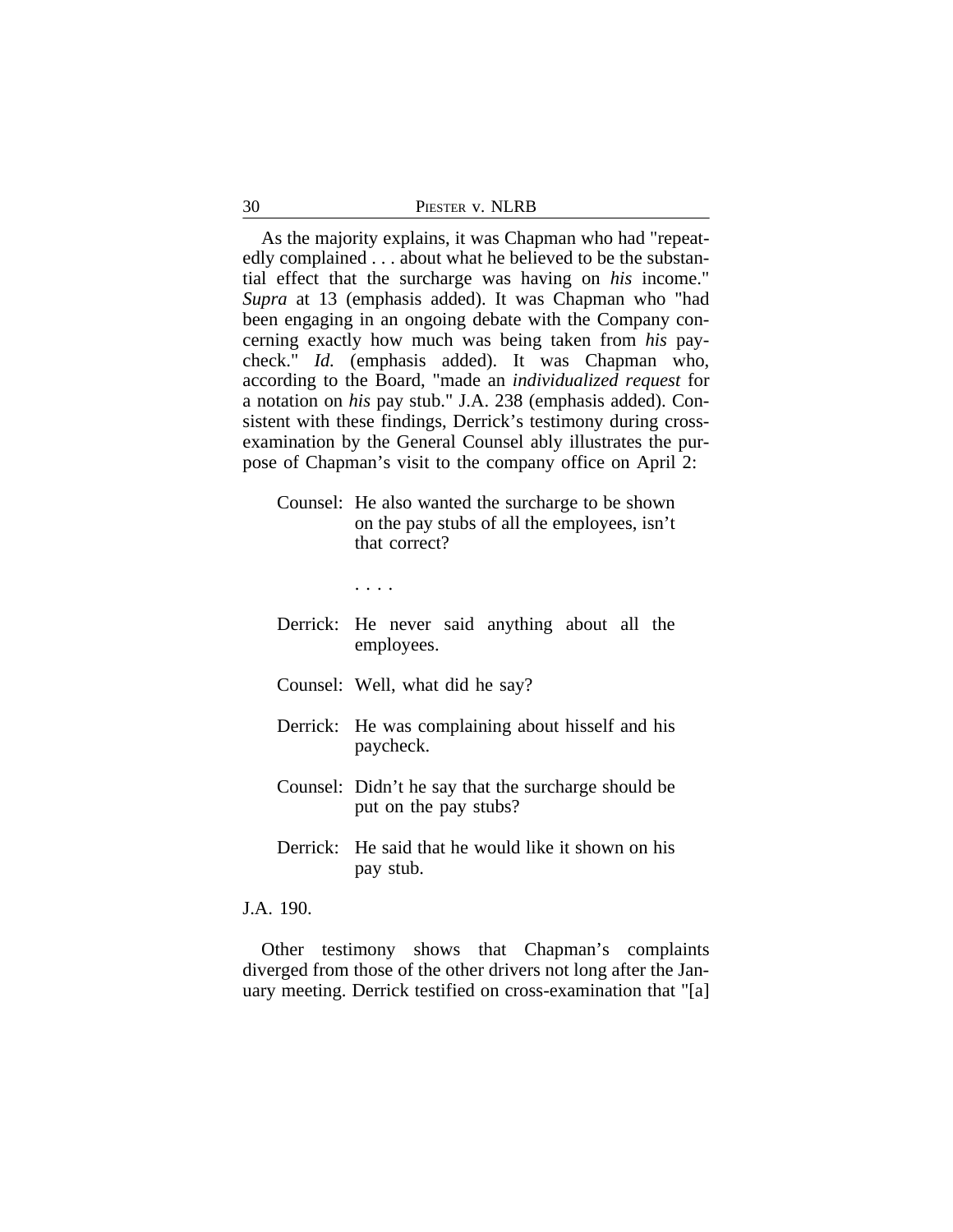| PIESTER V. NLRB |  |
|-----------------|--|
|-----------------|--|

few" of the "other employees came in and complained *about [the] surcharge*" but that those complaints "only lasted for a week or two" after the January meeting. J.A. 191, 193 (emphasis added). She also testified as follows:

- Counsel: But everybody complained about most of the employees, the drivers, did complain in some way about the surcharge.
- Derrick: Once<sup>[1]</sup>, until I explained it to them in a better manner.
- Counsel: Didn't they feel that they were losing money, the employees felt that they were losing money?
- Derrick: At the beginning until it was explained to them correctly.

J.A. 191. Marntin likewise testified that "Chapman and Mr. Brian Smith and several other drivers" complained "[w]hen they [first] saw the deduction on their pay" in late January but that she had to explain the calculation of the surcharge to Chapman "a couple of times" because he didn't seem to understand it.**<sup>4</sup>** J.A. 173-74. Neither Marntin, Derrick, nor Piester testified that any other driver complained about how the surcharge was calculated.

Despite Marntin and Derrick's testimony, the Board found relevant the fact that "Piester, via [driver] McAlister, knew that the issue remained a concern to the employees." J.A. 237.

**<sup>4</sup>**Derrick agreed that Chapman and Smith "were the most vocal complainers about this surcharge" but because Smith quit the week after the surcharge was instituted, Chapman was the only driver continuing to express concerns. J.A. 191. Smith did not complain to Derrick or Marntin until after he quit. Smith said he quit "because of the fuel surcharge" and, indeed, nothing in his testimony indicates he complained to anyone at the Company about calculation of the surcharge. J.A. 62-63.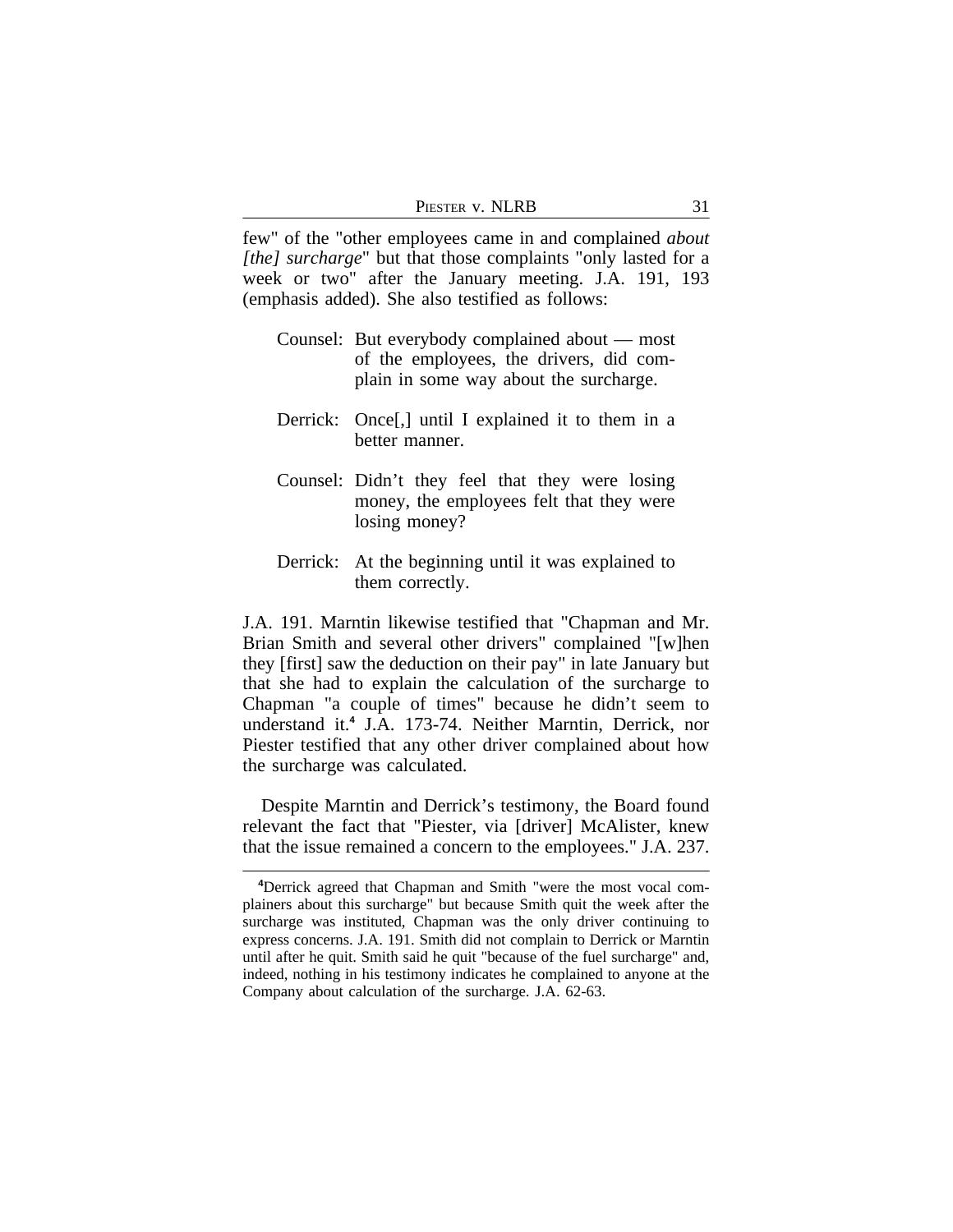But, here again, "the issue" referenced by the Board was the drivers' resentment "about the fuel surcharge," not Chapman's continued complaints about how it was being calculated vis-à-vis his paycheck. McAlister testified that the employees talked about "it" everyday — "it" being "the increase in the surcharge" or the "money being taken out of their pay." J.A. 79-80. According to McAlister, he "told [Piester] it wasn't right for him taking the fuel surcharge out of the drivers' pay" and that it "wasn't fair." J.A. 83. But nothing in McAlister's testimony indicated that anyone besides Chapman had expressed confusion over calculation of the surcharge or wanted it shown on their pay stub.**<sup>5</sup>** As the Board acknowledges, the ALJ "found no evidence that other employees wanted or sought similar changes to their pay stubs." J.A. 237.

The Board also relied on the fact that "other employees also had requested that the fuel surcharge information be included on their worksheets," J.A. 238, to conclude that "[t]he mere fact that [the other drivers] had not additionally requested that the information be reflected on their pay stubs, does not exclude Chapman's request from the scope of protected concerted activity." *Id*. But the fact that the employees received the worksheets only bolsters the conclusion that Chapman's "purpose" on April 2 did not involve group concerns. The worksheets allowed each employee, concurrent with receipt of

**<sup>5</sup>** In light of my view of the record in this case, the majority's citation to *Dayton Typographic*, 778 F.2d 1188 (6th Cir. 1985), is unpersuasive. In that case the only complaint from the employees was having to work on Saturdays without pay. Here, as discussed, the evidence shows that Chapman's complaints leading to his discharge were categorically different. Even more pertinent to the finding of concerted action in *Dayton Typographic* was the fact that the company put forth no evidence showing the employees did not continue to be "interested in the Saturday work issue." *Id.* at 1192. In the case at bar, the evidence demonstrates that while the drivers continued to complain about the surcharge, none other than Chapman had continued to seek explanations of how it was calculated or asked that it be put on their pay stub.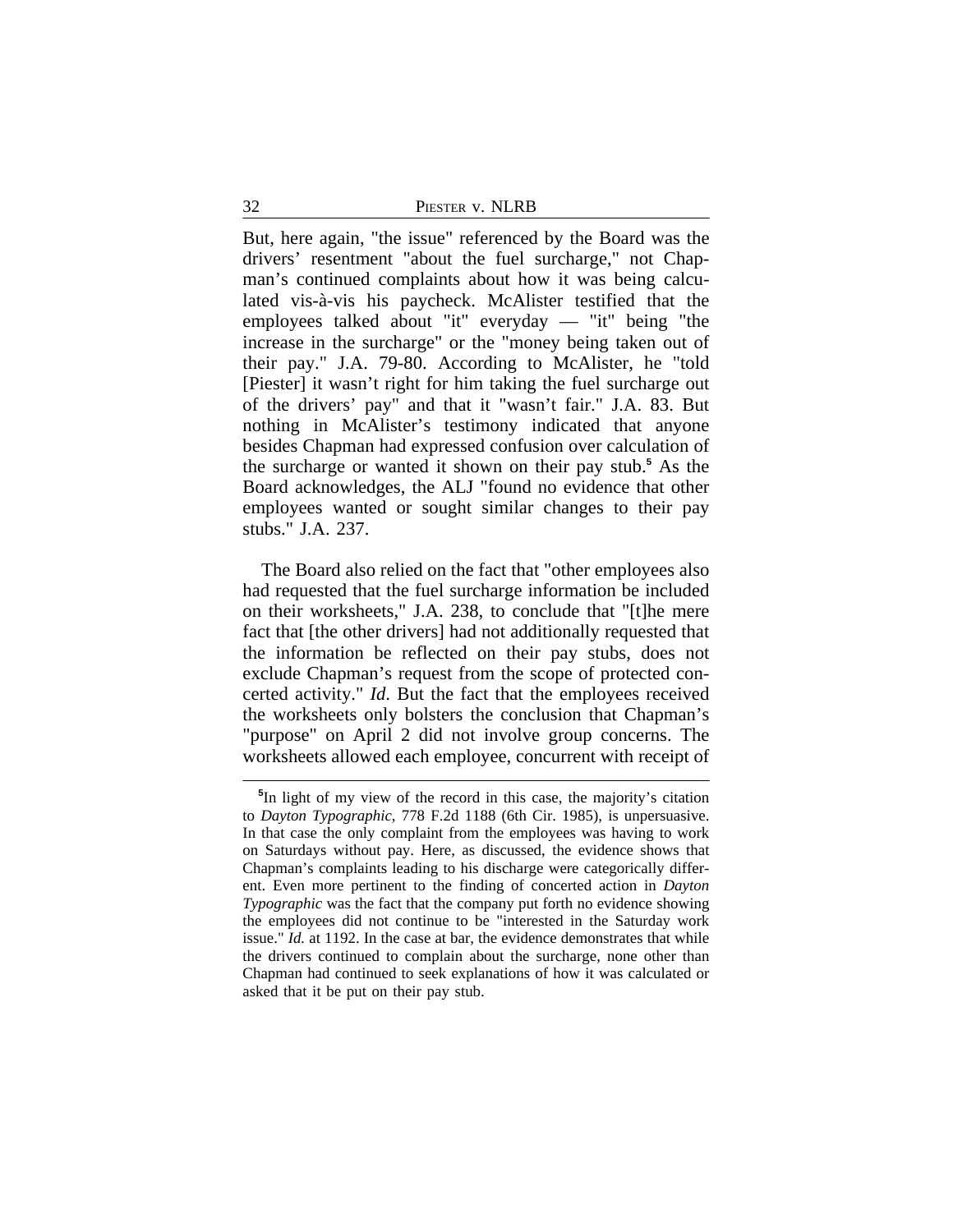| Piester v. NLRB |  |
|-----------------|--|
|                 |  |

their paycheck, to see the fuel surcharge as it pertained to their individual loads hauled. Given that the drivers had the surcharge information on their worksheets and their complaints stopped once it had been explained to them by Derrick, there was simply no evidence in the record that, despite their ongoing private grumblings "about the fuel surcharge," any driver other than Chapman was unsatisfied with, or did not understand, how the surcharge was being calculated.**<sup>6</sup>**

Not only is the purpose of Chapman's discussion with Marntin, Derrick and Piester on April 2 clear, the only evidence that Chapman intended to act on behalf of the group on April 2 came from his wholly discredited testimony that he told a another driver he had been fired "because I was talking about our money." J.A. 100. That driver expressly disputed Chapman's claim, as the ALJ noted:

Chapman's interest in the outcome of this proceed $ing$  — he stood to regain his job with backpay may have affected his recollection. For example, Chapman described a conversation he had with another driver on April 2, 2007, just after [Piester] discharged him. Chapman testified that he told this driver that Piester fired him "because I was talking about our money." However, according to the other driver . . . Chapman said he had been fired because "he got loud in the office."

J.A. 241. There is also no evidence in the record that any of the other drivers encouraged, endorsed or even knew about Chapman's effort on April 2 to have the fuel surcharge shown on his pay stub.

<sup>&</sup>lt;sup>6</sup>In fact, the most reasonable inference is that the other drivers would not want surcharge information on their pay stubs because, as Derrick explained, there would be adverse tax and payroll implications to the drivers for doing so. Doing so would not be "in the interest of the employees." *Mushroom Trans. Co.*, 330 F.2d at 685.